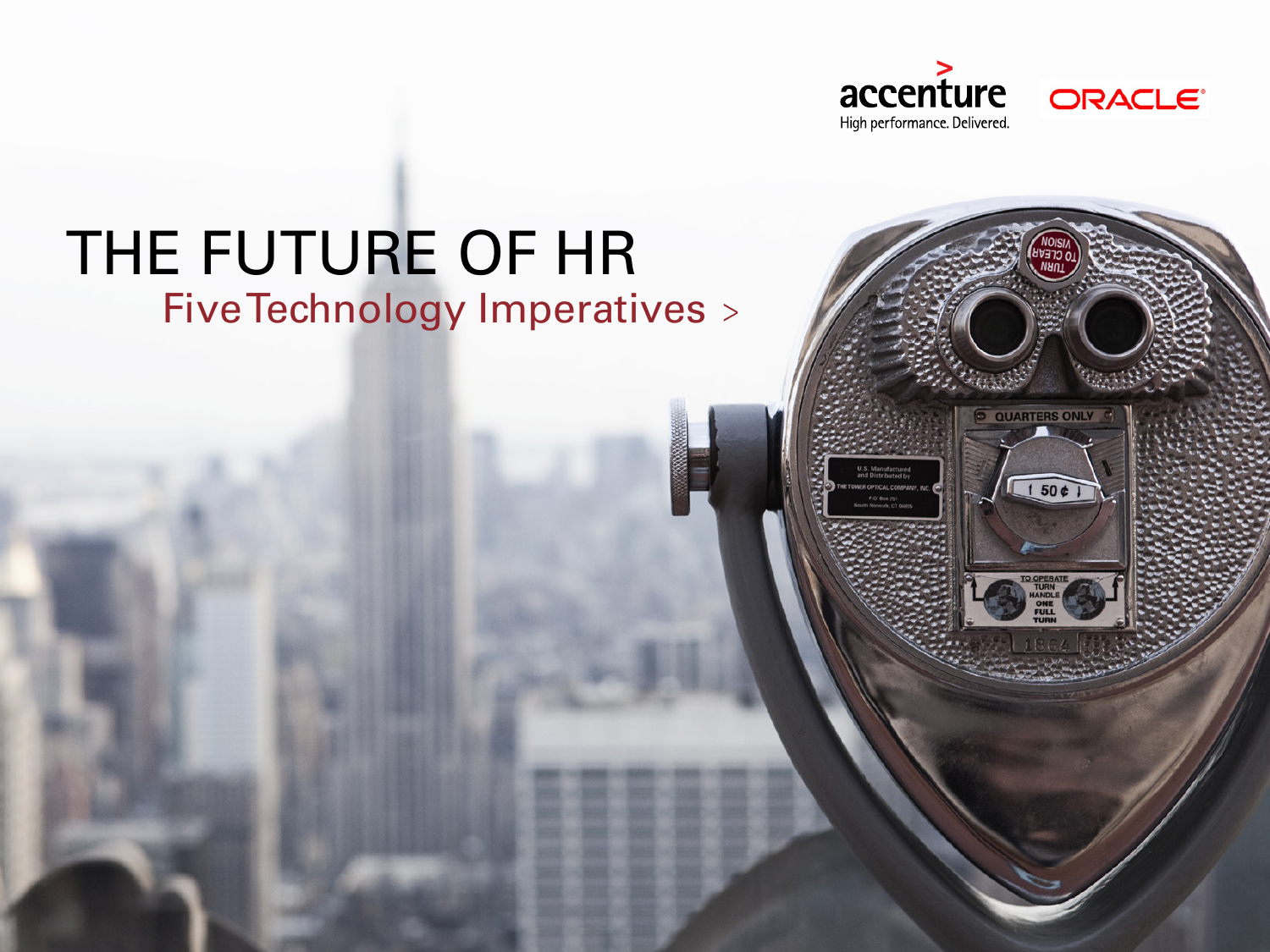

### **The Five Technology Imperatives**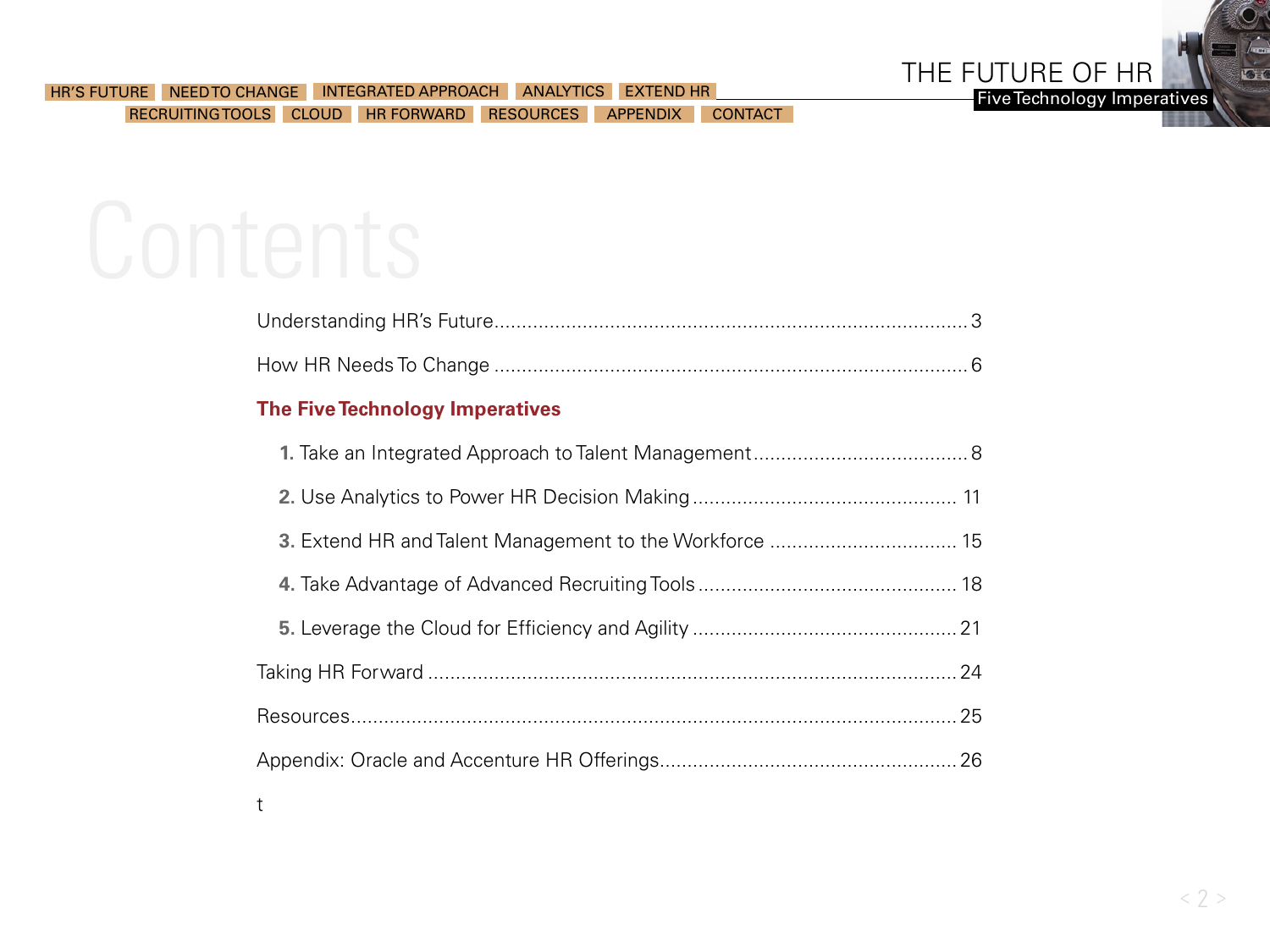THE FUTURE OF HR

Five Technology Imperatives

## <span id="page-2-0"></span>Understanding HR's Future

**Constant** change has long been a given in business, but today, companies face an evolving landscape that is increasingly complicated and unpredictable. There's been a shift to renewed growth. But the path to growth is not always straightforward. Markets are often volatile, and competitors from around the globe move quickly to exploit opportunities. Innovations appear at an accelerating pace. And customer expectations are constantly rising and shifting. Companies today are operating in an increasingly volatile, uncertain, complex and ambiguous world, also known as a "VUCA" environment.

The challenges facing each business vary, but to a great extent, the ability to meet those challenges comes down to one key factor—talent. In a recent Accenture survey of more than 1,000 senior executives, attracting, retaining and developing skilled talent was a key concern. "With talent at the top of the agenda for many members of the C-suite, including the CEO, HR has a tremendous opportunity to have a significant impact on the business," says David Gartside, managing director responsible for the Future of HR research program in the Accenture Talent & HR Services practice.

The human resources (HR) organization is typically charged with winning the war for talent—but like the business, it too faces a dynamic, complex environment. For example, the nature of work is changing, with increasingly

global operations; a growing need for specialized skills and knowledge workers; and mobile, social and other technologies are now enabling greater collaboration and new processes. All of this makes it more critical and more difficult to find and retain the right people.

As the world of business and work evolves, the HR organization will need to rethink and adapt its mission and its operations.

At the same time, the nature of the workforce itself is in flux, driven largely by demographic trends. Younger workers bring their own distinct expectations for development, rewards and leading-edge technology to the workplace. Older workers are retiring, taking their skills, experience and organizational knowledge with them—but it is not clear how quickly that shift will unfold. "Many workers have delayed their retirement, waiting for their investments to come back after the recession," says Cara Capretta, vice president of the HCM Business Transformation Practice at Oracle. "No one knows exactly when people are going to retire, or how it's going to impact job replacement planning and skill replacements. But in the next four to seven years, some companies could see up to 40 percent of their people shifting out of the workforce. So HR leaders are wondering how the market for talent is going to change." In the meantime, the delayed retirements of many older employees means that HR needs to meet the needs of different generations in the workplace.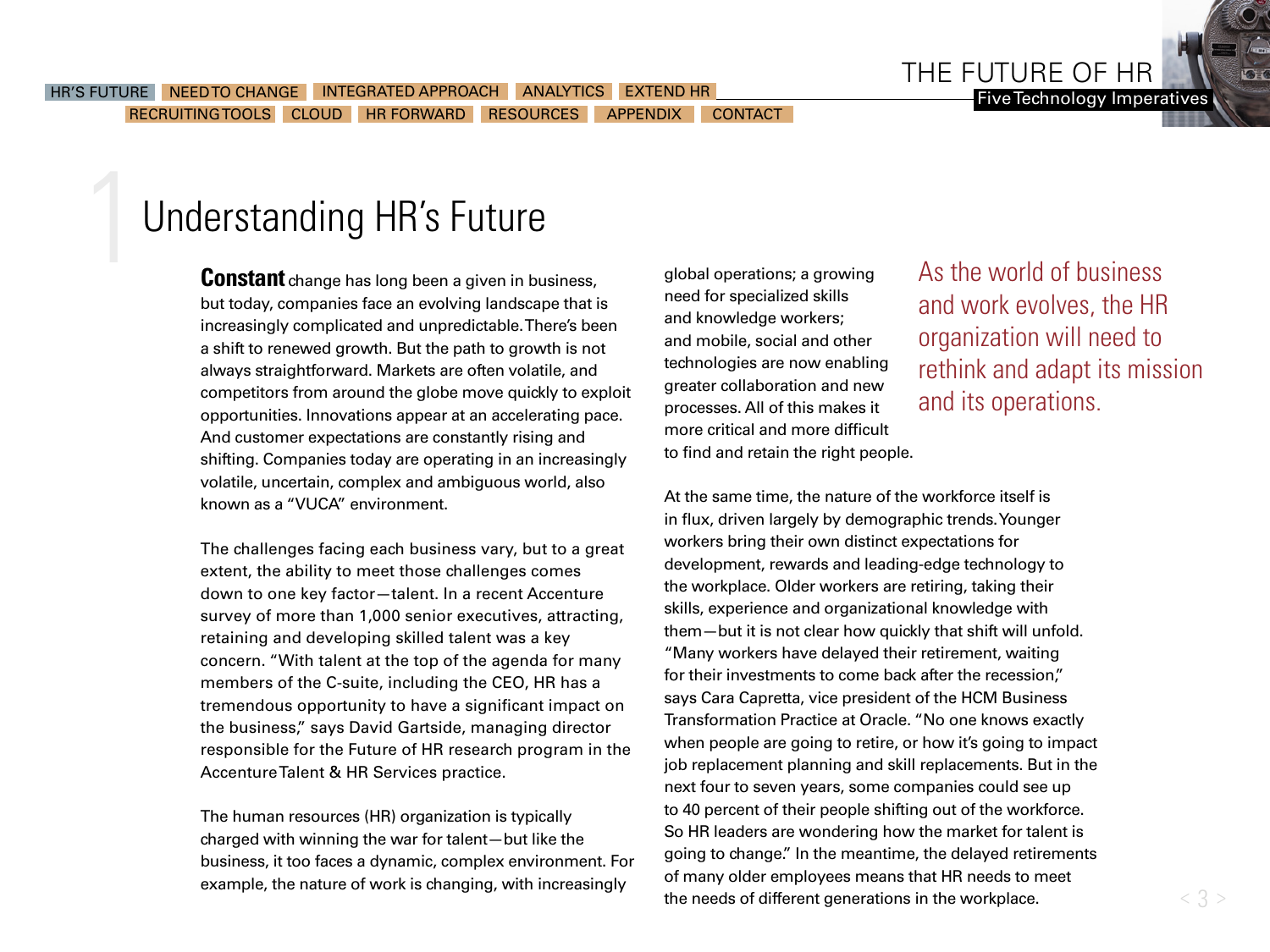In all of this uncertainty, one thing is clear. As the world of business and work evolves, HR is facing new demands—and the HR organization will need to rethink and adapt its mission and its operations.

### **Looking for Answers**

To understand the challenges facing HR executives and their organizations, Accenture has been conducting a multi-year research initiative called "The Future of HR." This ongoing effort has identified 10 key trends that HR executives need to track and understand. (See sidebar, "Trends Reshaping the Future of HR").

Together, these trends depict an environment that will require fundamentally new approaches for HR organizations. In a world of global competition, organizations will have to deal with a scarcity of key talent, constantly shifting skill requirements, and the need to support new business models. They will need to manage an extended workforce that includes traditional employees, contractors, outsourcing providers and partner companies. And, they will need to source talent from around the world, as the workforce transcends traditional geographic boundaries.

At the same time, Accenture research shows that HR will need to be highly agile to support new business strategies and models and enable companies to meet fast-moving competitive threats and opportunities. Tomorrow's workforce will need to be ramped up and scaled back on demand—often, in new locations, as the execution of work moves from place to place.

Finally, HR will have to enable the changing workforce to succeed in a dynamic business environment—and meet

employees' evolving expectations. That will mean adopting a more individualized, "workforce of one" approach to employees, delivering the right experience to different employee segments, and leveraging social technology for increased collaboration often outside of traditional hierarchies and channels.

THE FUTURE OF HR

Five Technology Imperatives

Accenture research also indicates that HR will play an increasingly important role in the success of companies, and underscores the need for HR to work closely with the business. However, doing so often remains a challenge. In one Accenture study, only 20 percent of employees surveyed reported that their HR department significantly supports and improves their performance at work.

Overall, HR needs to do more than adjust to these emerging realities—it needs to transform itself. "Today's HR department, although it has evolved over time, is still largely a product of the industrial age," notes an Accenture report on the research. "Most HR departments, for example, continue to treat employees much as they did generations ago—as if everyone were interchangeable and everyone were the same. HR practices ranging from linear career paths to yearly performance reviews to selection of new hires through review of resumes and interviews were created in an age when business was more stable, predictable, and oriented largely toward manual labor."

In the end, Accenture reports that the trends it has identified "will demand a very different set of HR and talent management practices better suited to a highly volatile, global, and knowledge- and information-oriented age."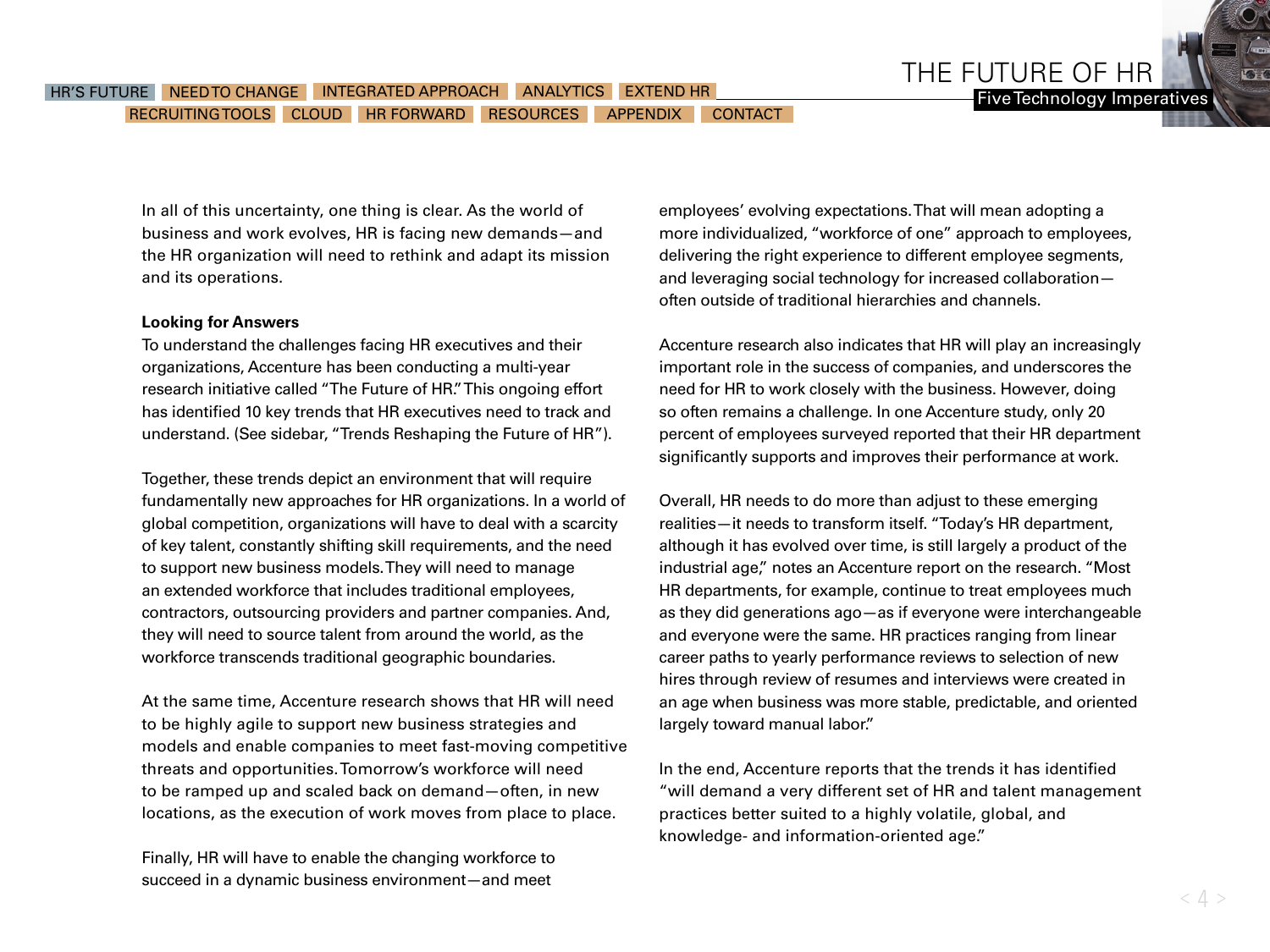

Five Technology Imperatives

## Trends Reshaping the Future of HR

Accenture's ongoing research, "The Future of HR," has identified 10 key trends that are reshaping the HR function:

### **Fapping Skills Anywhere, Anytime**

With widening skill gaps, HR will need to quickly access critical skills on demand, when and where they're needed.

**Managing Your People as a Workforce of One** HR will need to treat each employee individually, with customized HR and talent-management solutions.

### **▶ The Rise of the Extended Workforce**

HR's mission and mandate will evolve to enable it to maximize the extended workforce's strategic value.

w **Digital Radically Disrupts HR** 

A range of technologies are transforming how people carry out their work, and how HR supports employees.

### w **Reconfiguring the Global Talent Landscape**

HR will transform to adapt to a more global world, match talent with tasks in various locations, and support mobile workforces across geographic barriers.

### **▶ Social Media Drives the Democratization of Work**

Knowledge workers will harness social media to collaborate, radically disrupting organizational structures, hierarchies and job titles.

### w **Talent Management Meets the Science of Human Behavior**

Scientific insights and analytics will provide HR with new tools to drive workforce performance.

### **FIR Drives the Agile Organization**

HR will play a critical role in enabling companies to adapt to changing business conditions.

### w **HR Must Navigate Risk and Privacy in a More Complex World**

HR will need to adopt risk-management strategies covering everything from confidential data to the turnover of talent.

### w **HR Expands Its Reach to Deliver Seamless Employee Experiences**

HR will evolve from a stand-alone function to one that spans disciplines and boundaries to deliver cross-functional, holistic employee experiences.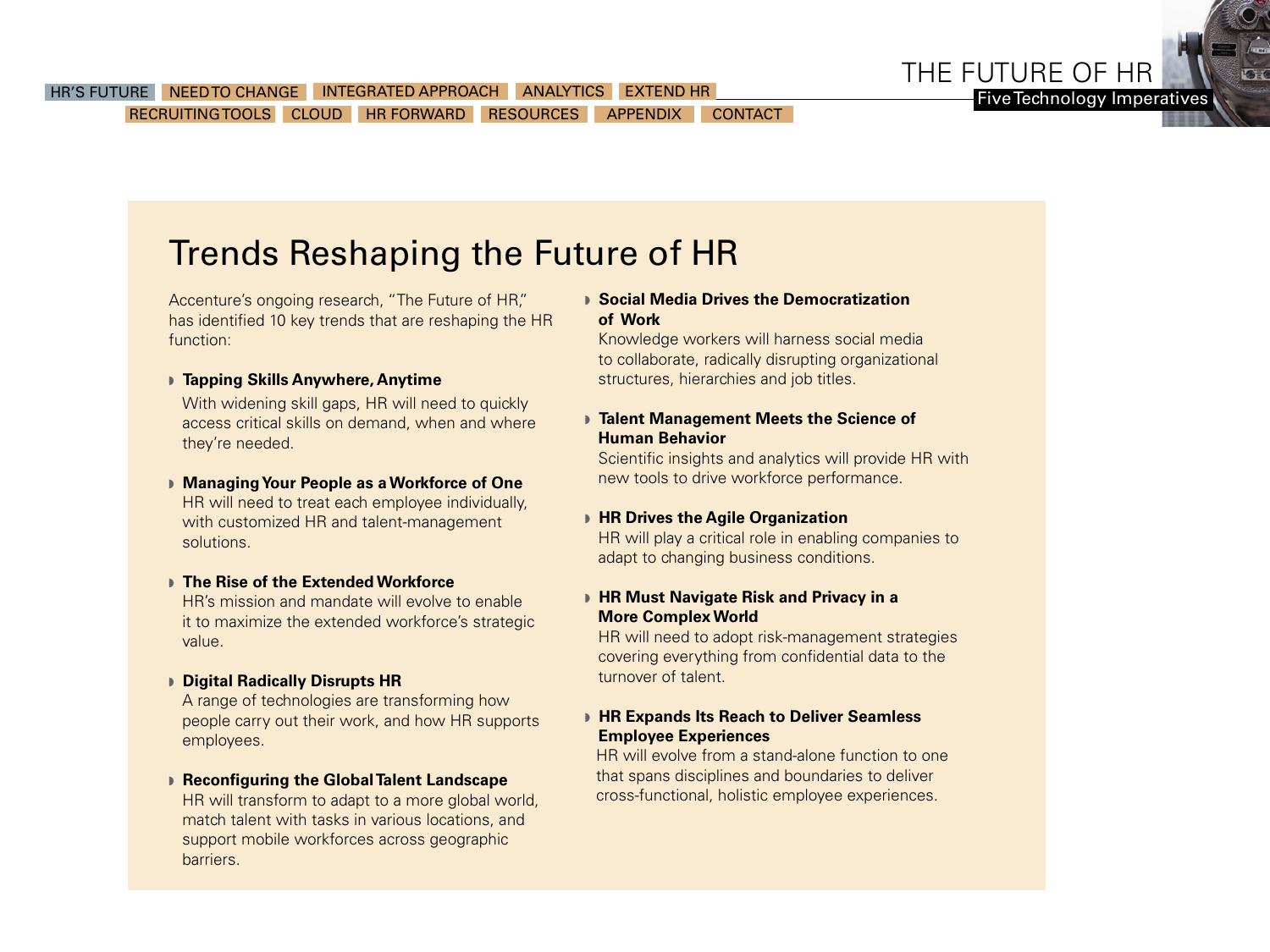<span id="page-5-0"></span>How HR Needs To Change

**Over** the last decade, the typical HR organization has worked hard to meet the needs of a constantly changing business environment. To a great extent, that has meant becoming increasingly efficient, keeping costs low while moving quickly to meet company and employee needs, focusing on streamlining transactions, and helping employees comply with policies. However, as the trends discussed in the Accenture research illustrate, HR needs to think about effectiveness and helping the company make better decisions about talent, rather than just increasing efficiency.

This reality often prompts calls for HR to be more strategic—and that is indeed important. But in today's environment, being strategic can mean not only high-level planning, but also being able to translate strategy into dayto-day actions—that is, delivering increased effectiveness at the tactical level and finding practical solutions to specific talent problems. For example, if a company has a workforce-performance issue, it may need to identify the concrete actions it can take to address that issue. "Should we spend X amount on soft skills or X amount on hard-skills training?" says Accenture's David Gartside. "Or should we give that money as a bonus to certain employees? Or should we recruit new people? Those are tactical business decisions that have a big impact on the company—and HR is frequently not well positioned to answer those questions."

Overall, HR needs to transform itself so that it can think about "business as a competitive sport," Gartside says. "The best HR departments are not focused on a war for talent—but rather on specific battles for talent. And The best HR departments are not focused on a war for talent—but rather on specific battles for talent.

THE FUTURE OF HR

they are focused on the performance of their workforce versus the performance of their competitors' workforce." It's no longer enough to consider issues such as being the most attractive employer or providing clear development paths. Instead, he says, HR needs to constantly ask itself, "How can we help beat the competition?"

### **Enabling Tomorrow's HR Organization**

Reshaping HR for the future will require change on many fronts. But a key factor across the board will be technology, which is both disrupting the status quo and opening up new possibilities for HR and the business.

HR will need to provide the business with insights that are data-driven and actionable and enable decisions that drive business results—and that makes technology critical. Technology is dramatically increasing the flow of data and information that is available around talent. That includes internal information about employees and their skills and competencies, and external information about competitor's employees and the talent marketplace. As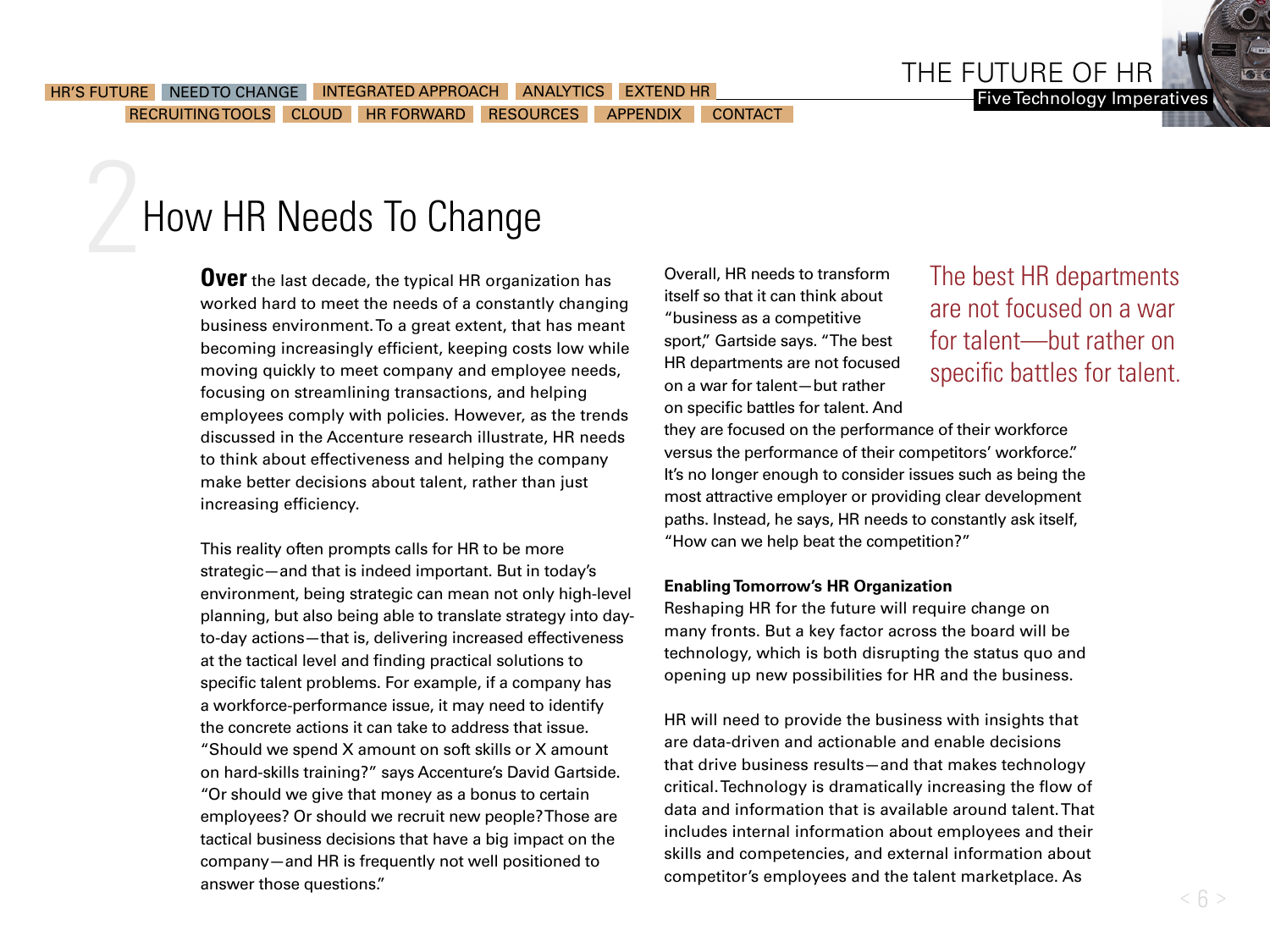

### HR'S FUTURE NEED TO CHANGE [INTEGRATED APPROACH](#page-7-0) [ANALYTICS](#page-10-0) [EXTEND HR](#page-14-0) THE MODEL TO THE TIME THE TOP THE TOP OF THE TOP OF THE TOP OF THE TOP OF THE TOP OF THE TOP OF THE TOP OF THE TOP OF THE TOP OF THE TOP OF THE TOP OF THE [RECRUITING TOOLS](#page-17-0) [CLOUD](#page-20-0) HR FORWARD [RESOURCES](#page-24-0) [APPENDIX](#page-25-0) [CONTACT](#page-28-0)

a result, HR can now access a wealth of information to drive better decision-making and truly think competitively.

At the same time, technology is creating new possibilities for supporting the workforce. Employees today are accustomed to using web self service and mobile and social technologies in much of their lives, and HR can take advantage of that familiarity to reach them in a more comprehensive, "anytimeanywhere" fashion. People are increasingly connected and interacting in new ways as they shop and bank and communicate with each other, says Oracle's Cara Capretta, "and they expect to have the same type of access to information in the workplace."

### **The Technology Imperatives**

Technology, then, is driving change and at the same time enabling HR to keep up with that change—and ultimately bring order to a dynamic, fast-changing environment. But the technology itself is multifaceted, and it can be hard to know how to proceed. In developing strategies for using technology, HR executives need to think about five "technology imperatives" as they chart a course for their organizations.

- Take an integrated approach to talent management
- Use analytics to power HR decision making
- Extend HR and talent management out to the workforce
- Take advantage of advanced recruiting tools
- **I** Leverage the cloud for efficiency and agility

## Key questions

In thinking about how their organizations need to change, HR executives should ask:

- $\blacktriangleright$  How well do we support day-to-day talent decisions that enable business strategy?
- $\blacktriangleright$  Are we able to provide the business with actionable insights that drive competitiveness?
- $\blacktriangleright$  Are we taking full advantage of newer technologies to connect with talent, internally and externally?
- **How well are we using** technology to succeed in the age of "digital HR"?
- $\blacktriangleright$  Are we incorporating evolving technologies into our HR organization's plans for the future?

These technology imperatives are explored in more detail in the following chapters.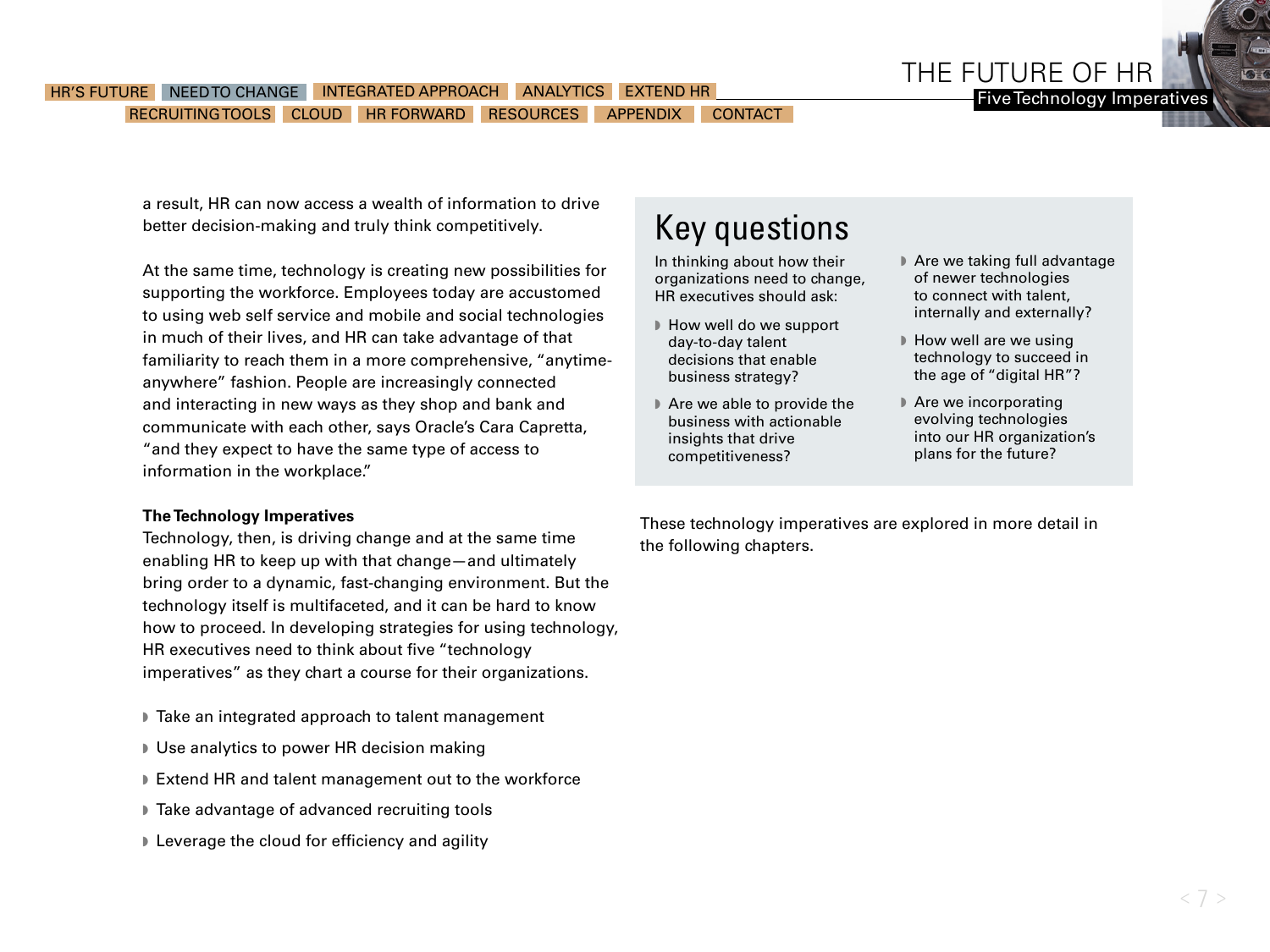<span id="page-7-0"></span>[RECRUITING TOOLS](#page-17-0) [CLOUD](#page-20-0) HR FORWARD [RESOURCES](#page-24-0) [APPENDIX](#page-25-0) [CONTACT](#page-28-0)

### ADVANTAGE LEVERAGE FORWARD Take an Integrated Approach to Talent Management

**HR** executives have long recognized that an integrated approach to talent management is critical. But putting that concept into practice has not been easy. In recent years, as the various disciplines within HR have become increasingly specialized and sophisticated, HR has actually become more and more siloed. Learning, recruiting, and performance management each have an agenda and a set of things they need to do, and they are not always coordinated.

UNDERSTANDING NEEDS APPROACH AND AND ANALYTICS WORKFORCE

To transcend those silos, HR needs to have a comprehensive view of the workforce—and even individual employees—that can be used to drive decisions and actions across all of HR. Developing that comprehensive view depends on the integration of technology to bring together information from across HR processes. A recent Oracle study of HR technology noted, "Technology investments are often made to streamline processes and improve data accuracy. But the full power of technology cannot be realized when companies have multiple systems of record with disconnected data streams and conflicting processes."

Too often, however, HR has relied on a variety of individual best-of-breed systems that target specific functions. To gain an integrated perspective, HR has had to stitch these systems together, which can be difficult. As the HR.com/Oracle study noted, "HR has a long

way to go when it comes to integration. The majority of organizations surveyed report poor-to-moderate integration of their talent management applications." The report adds that "standalone technology (instead of

Evolving technology now makes it easier for HR to have truly integrated systems and a more comprehensive view of the workforce.

integrated technology) is surprisingly prevalent…"

### **The Integrated Platform**

However, HR technology is evolving quickly, and recent developments—including consolidation in the marketplace—now make it easier for HR to have truly integrated systems and a more comprehensive view of the workforce. "This approach basically puts the individual best-of-breed players into a fully integrated solution, and it has changed the HR technology market significantly in a short time," says Oracle's Capretta. The end result: Companies can easily take advantage of a single platform that supports a full range of HR processes, including talent strategy and planning; sourcing and recruiting; performance management, learning and development; talent review and succession planning; and compensation.

With an integrated platform, HR processes are all working with the same consistent information, and the same single view of the employee. "The idea is to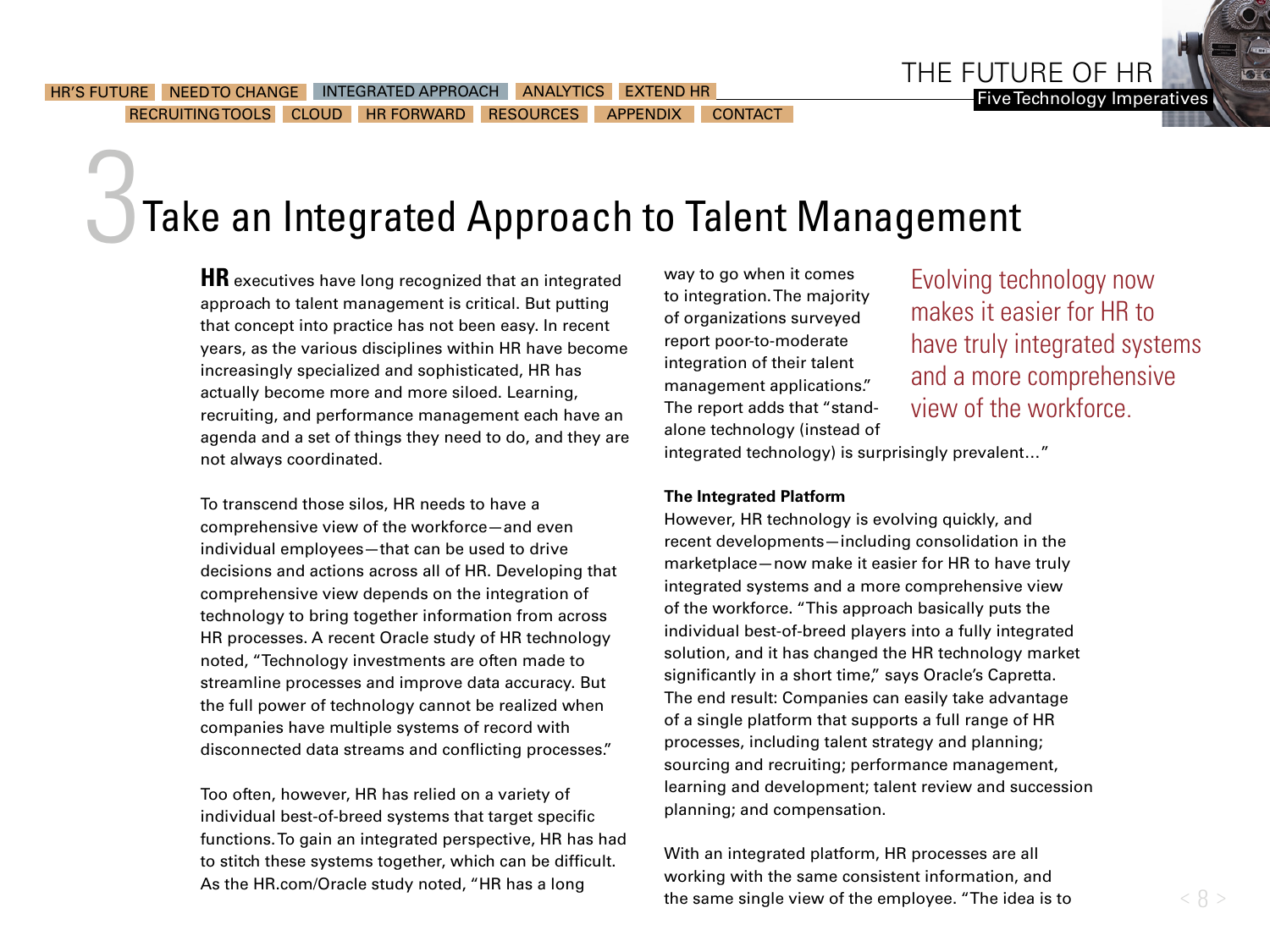

Five Technology Imperatives

#### HR'S FUTURE A [NEED TO CHANGE](#page-5-0) AND THE GRATED APPROACH [ANALYTICS](#page-10-0) [EXTEND HR](#page-14-0) [RECRUITING TOOLS](#page-17-0) [CLOUD](#page-20-0) [HR FORWARD](#page-23-0) [RESOURCES](#page-24-0) [APPENDIX](#page-25-0) [CONTACT](#page-28-0)

connect information across the employee lifecycle, from the minute that someone is a candidate through the way in which you recruit, select, onboard, develop, coach, evaluate and promote them," says Capretta. "The technology connects all those pieces and parts so you can see how they relate to and affect each other."

### **Enabling Better HR Decisions**

Such connections make it possible for companies to do things that can't be done with siloed systems. For example, with integrated talent management tools:

- HR professionals can not only review performance for a given job board or other recruiting channel, they can also monitor how well employees hired through that channel perform once they are on the job, and track the attrition rates associated with that channel.
- **D** Onboarding activities can draw on information from other HR processes to help determine what training is needed by new hires, track their progress in training, and ultimately help them ramp up quickly for their new roles.
- Companies can align individual goals with corporate goals, and gain clear visibility into how each employee contributes to the success of the organization.

The integrated, holistic perspective also makes it possible to move toward an individualized, "workforce of one" approach. For example, rather than provide across-theboard raises, companies can easily tie compensation to individual performance. Or, instead of offering general

### Key questions

In thinking about integrated talent management, HR executives should ask:

- Does our technology work across functions, or does it enforce traditional silos?
- $\triangleright$  Can we easily inventory skills across the global organization and match that against future business needs?
- How does development, compensation and performance management work together to engage and retain our high performers?
- Do our systems support an individualized, "workforce of one" approach?
- Are we able to clearly align learning, development, employee goals, compensation and performance management with overall corporate goals and strategy?
- Do we spend too much time and money maintaining standalone HR systems?

training, companies can shape and recommend targeted learning plans based on individual employee reviews and performance—and come up with tailored development plans to engage and retain top performing employees.

All of this "helps employees succeed, because they can see that the set of criteria they were interviewed against is the same set of criteria that they will be held accountable to when they are on the job. And it gives managers across HR a common language around skills and behaviors," says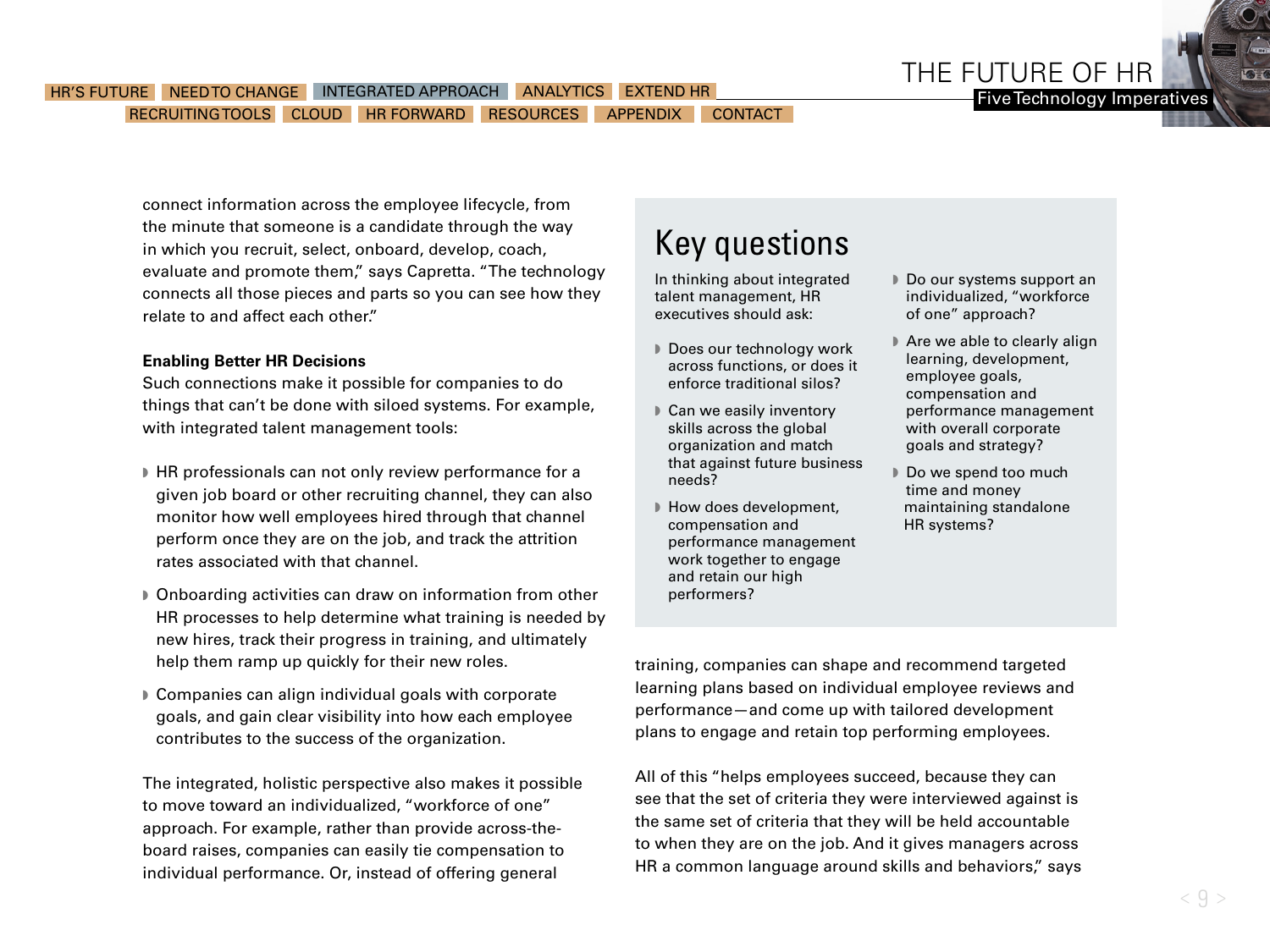Capretta. Ultimately this approach enables HR to truly understand the workforce, the skills that it has in place and the skills needed to meet the company's business objectives. It makes it possible to arm business managers with HRrelated decision support tools that can help them in the day-to-day management of employees. And it provides the "talent intelligence" needed to take an end-to-end approach to managing talent that is focused on helping the company compete.

Finally, integrated talent management brings greater efficiency to both HR and IT. With information shared across systems, redundant data entry is essentially eliminated, which means fewer errors and less wasted time. And for IT, operating a single, integrated platform requires less time and fewer specialized skills, compared to numerous standalone systems. Such efficiencies and cost savings are, if anything, more critical than ever. "No part of any business these days is being given a free ride in terms of operational excellence and how well you run the function," says Anthony Abbatiello, managing director, HR consulting group lead at Accenture. "Everyone has to get better at being operationally excellent—and HR is no exception."

Integrated talent management can bring greater efficiency to both HR and IT, and provide the "talent intelligence" needed to help the company compete.

THE FUTURE OF HR

Five Technology Imperatives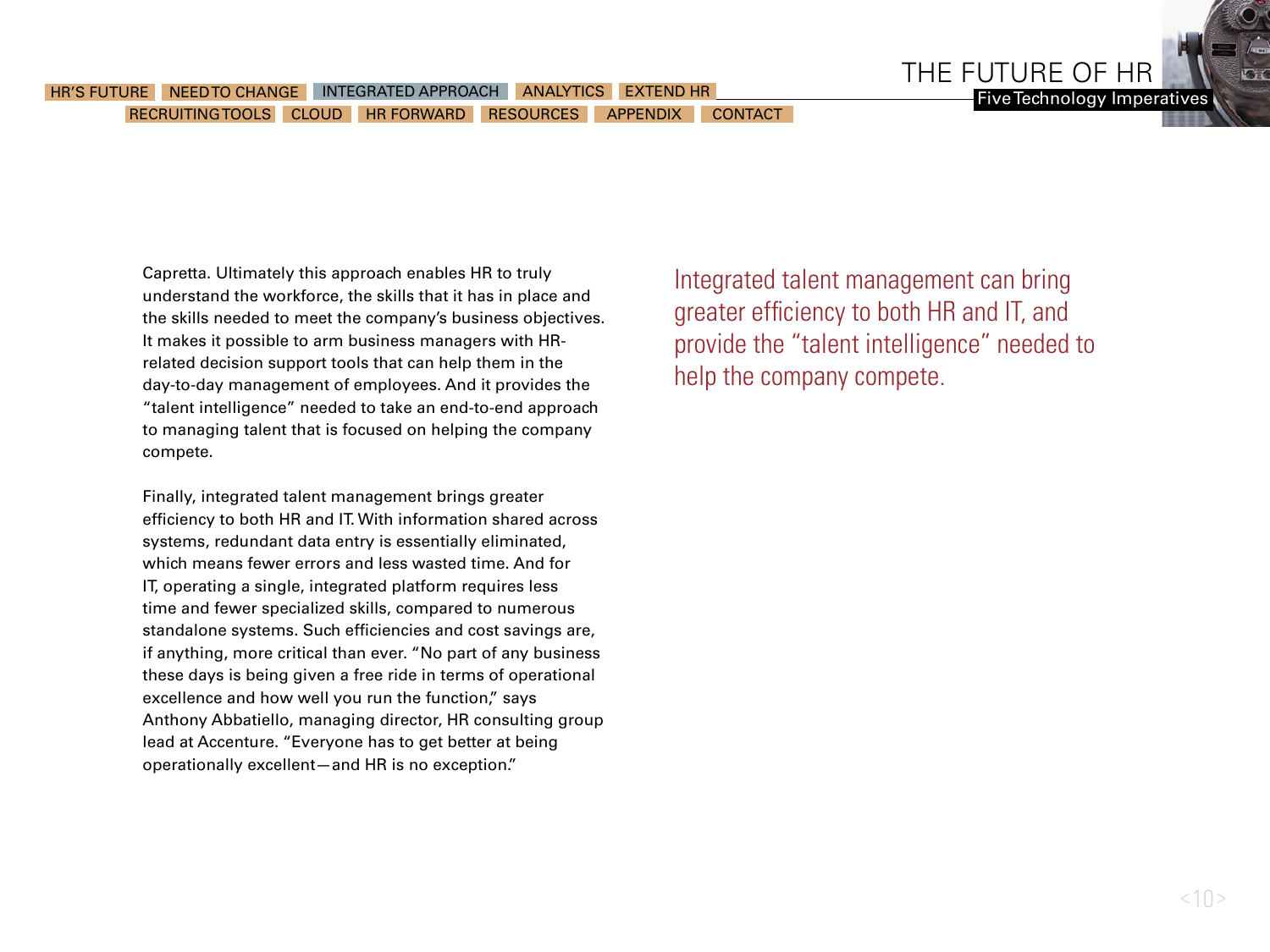# <span id="page-10-0"></span>Use Analytics to Power HR Decision Making

**The HR** organization holds a key business asset—a wealth of data about the workforce. That data is used to produce a range of reports about the fundamentals of HR, from recruiting to training and retention. But the traditional approach to workforce data is no longer sufficient. HR needs to find better ways to leverage its data, and use it to build an agile, responsive and focused workforce.

In today's environment, HR is under pressure to understand the workforce in greater depth in order to recruit, develop and retain talent more and more effectively. At the same time, senior management is increasingly interested in having concise, up-to-date information about employees and related external factors that can be used to make business decisions and mobilize talent as strategies change. In short, HR needs to deliver more actionable information more quickly in order to keep talent in step with business goals and strategies.

A solution, many observers say, is analytics technology, which can help HR quickly examine huge amounts of data to identify trends and patterns in workforce behavior and performance. In recent years, analytics has revolutionized decision making in areas such as marketing and supply chain, and it has the potential to do the same for HR. With today's technologies—

from basic workforce analytics to predictive analytics, modeling and big data—HR can do much more than track basic performance indicators. It can understand the workforce in greater depth, find out what is happening and why it is happening, and determine the best way to move forward.

### **Deeper Insights into the Workforce**

Today's analytics tools can be applied to a wide range of HR activities. For example, analytics can provide the insight needed to keep employee learning Today's analytics can help HR strengthen organizational performance and plan proactively rather than operate reactively.

in step with changing skill requirements; understand which recruiting channels are producing the best candidates; identify high-potential employees; and support succession planning that extends deep into the organization—among other things.

Analytics can also give HR professionals a better understanding of how effective their actions are. For example, analysts can look for patterns in HR data that can help companies improve hiring or reduce attrition, or pinpoint areas where labor-related savings can be achieved. Having better insights that help drive performance and retention can have a significant impact, considering that the cost of replacing a worker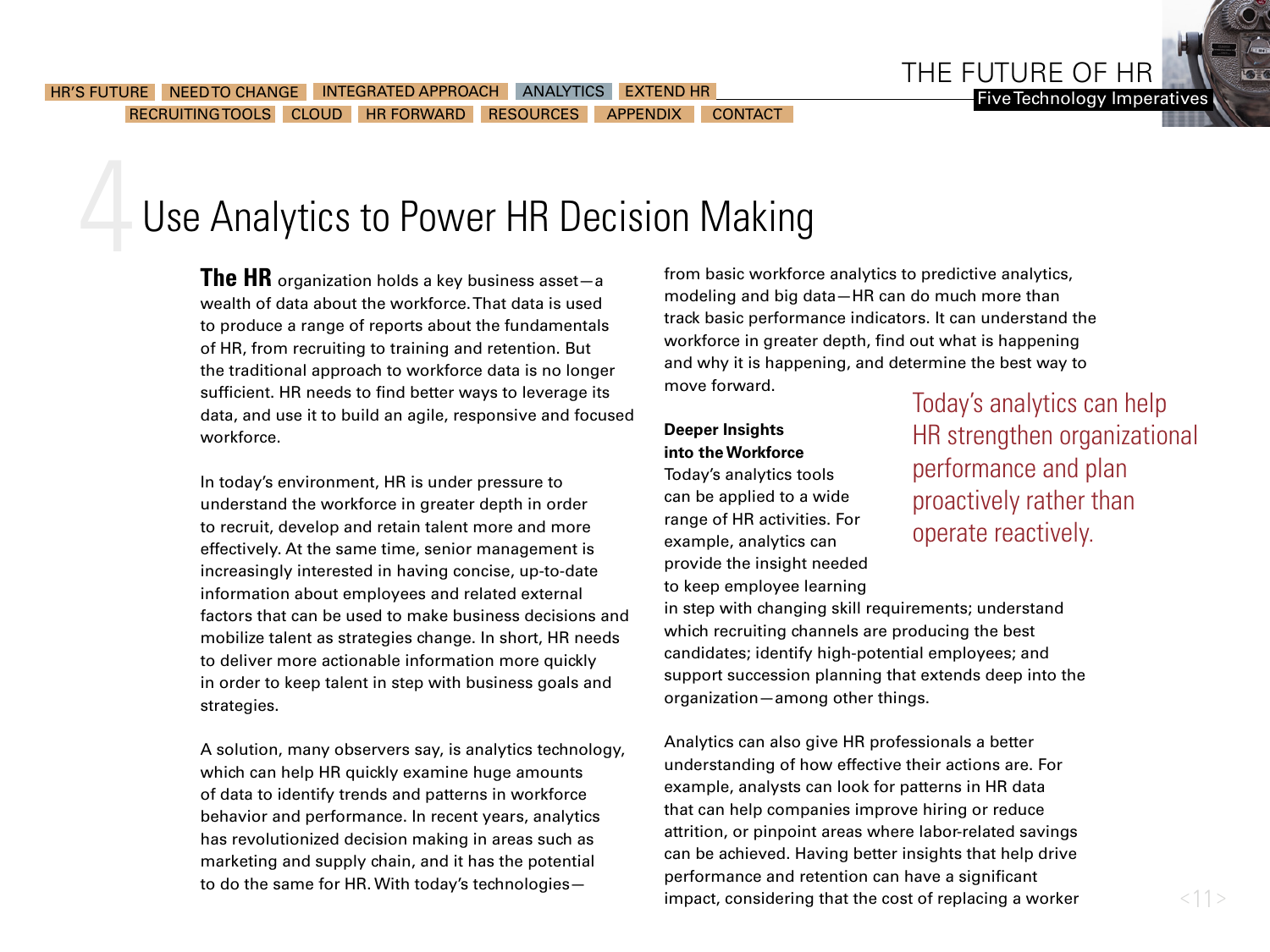

who leaves can be as high as 300 percent of the employee's annual compensation. At the leadership level, the cost of correcting a bad hiring decision and replacing an executive can run into the millions of dollars.

Analytics can also be used to support training, development and other activities that are more closely tailored to individual employee needs—thereby helping HR deliver more customized options for employees. As the Accenture research notes, HR can use analytics to segment employees in much the same way that marketers segment customers: "Companies can group employees based on specific criteria, such as value to the company, role or generation. They can then tailor people practices for each segment. And with advances in business intelligence and analytics, organizations can now create new and more meaningful segmentation schemes. For instance, companies can group employees by a wider range of criteria that include learning styles, values, personality, wellness profiles, mobility, behavioral patterns, and networking and communication styles." Using that approach, HR can customize programs for smaller and smaller segments, helping to increase employee performance, engagement and retention.

By providing deeper insight into workforce performance, analytics can also help HR clearly demonstrate the business value it creates—an important point for HR and business executives alike. In a recent Economist Intelligence Unit survey of CEOs and CFOs, about one third of respondents said that the unavailability of data presented an obstacle to being able to measure the value of HR activities.

### Key questions

In thinking about using analytics to power HR decision making, HR executives should ask:

- $\blacktriangleright$  Are we using analytics effectively to monitor HR performance and drive improvements?
- Can we use employee segmentation to deliver increasingly tailored HR services to groups and individuals in the workforce?
- ▶ Are we able to "look ahead" to identify employees who are at risk of leaving, or to predict team and individual performance?
- $\blacktriangleright$  Are we using workforce data to provide a clear picture of HR performance to senior management?
- How can analytics help us be more proactive in planning programs and identifying potential improvements in HR?
- Do we have an opportunity to expand the universe of data being used in analytics to answer key workforce questions with increased speed and accuracy?
- Can we use real-time transactional data to create consistent global reports?

### **Forward-Looking, and Easier to Use**

Those approaches are valuable because they help decision makers understand what is happening with the workforce. But now, many companies are exploring "predictive" analytics technology that makes it easier to understand what is going to happen—and plan ahead to head off problems. "Predictive analytics is one of the best and biggest things happening in HR," says Oracle's Cara Capretta. "The technology is able to help us do some really important things: It's able to help us think through the consequences of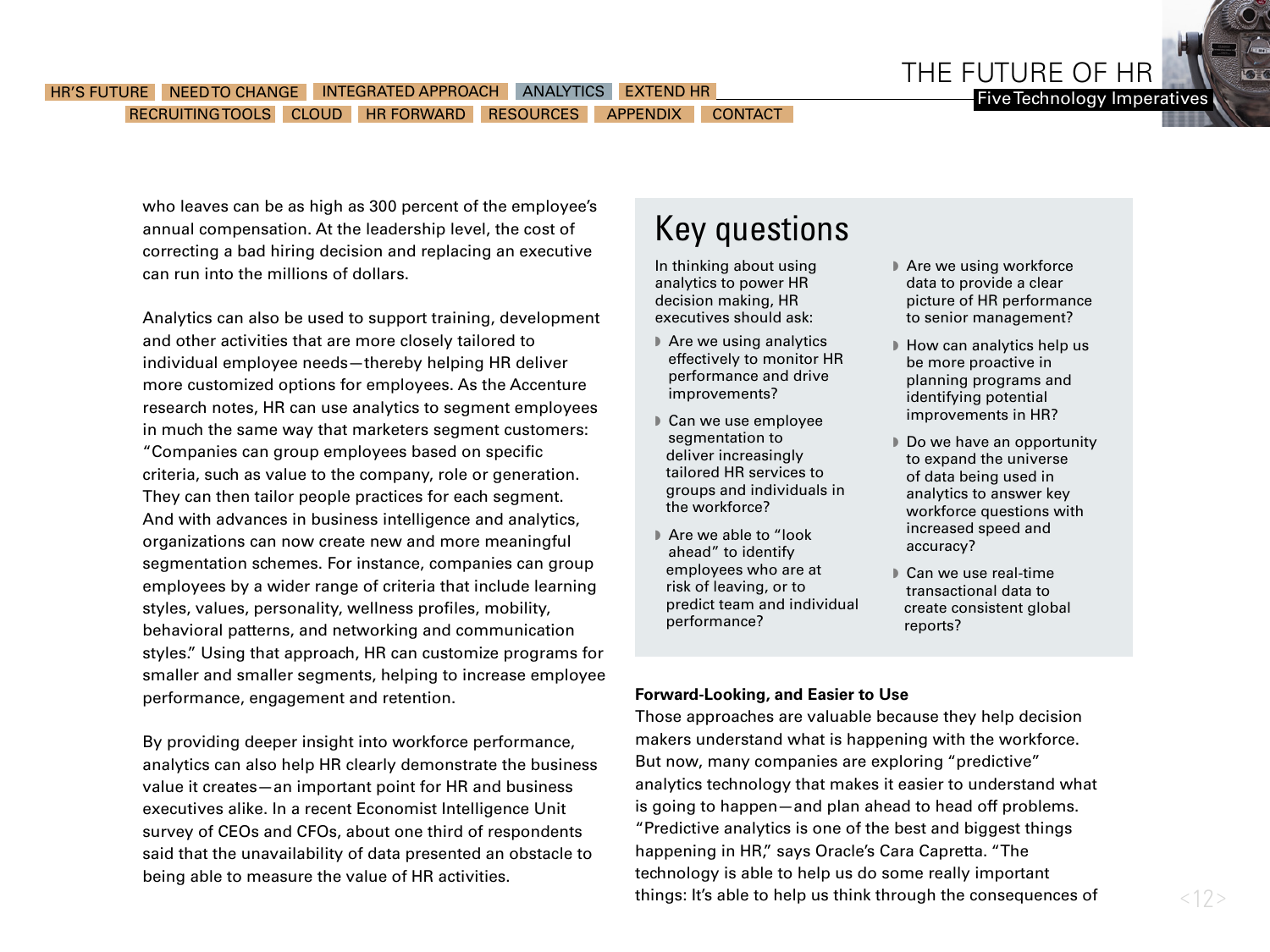the things we do with folks, and it's able to nudge us to do some very positive things [with the workforce].

"Analytics can help us predict retention, turnover, satisfaction—things that are important for us to know about employees," Capretta continues. For example, systems can assess a wide range of factors that correlate with employee dissatisfaction and defection—such as not taking vacation time or being in one job too long—and then flag high performers that are at higher risk of leaving. That gives managers a chance to take preemptive action—a new assignment or a bonus, perhaps—to keep that employee engaged and satisfied.

Some analytics systems also let HR model "what if" scenarios to assess potential future actions. This makes it possible to ask, "if we give this high-performing salesperson a promotion, how will it affect the performance and morale of other salespeople in that group?" Or, "how will a restructuring of this department affect retention and performance?" Managers can run several scenarios, adjusting variables as they go, to come up with the actions likely to produce the best results.

A hallmark of today's HR analytics systems is their ease of use. Analytics tools can be built into HR tools so that they draw seamlessly on various data sources and provide information to decision makers through a user-friendly interface. For example, with the Oracle HCM solution, analytics are embedded in various HR applications and results of analyses are presented in visual, interactive

reports or on easy-to-read dashboards, using everyday business terminology rather than technical language. This approach lets managers use analytics as they work and base operational decisions on real-time data. Thus, analytics can be a frontline tool used by HR and business managers, with no need to involve IT in developing analyses and reports.

THE FUTURE OF HR

#### **More Data, Big Data**

At heart, analytics provides insight by analyzing large amounts of data—and generally speaking, the bigger the data pool, the better the information gleaned through analytics. Having analytics tools built into an integrated talent management system can make it easier to pull data from across HR processes and factor in things like employee engagement, cost of employment, retention, and so on. But information from other internal sources, such as finance and operations, can also be useful. So too can external data about competitors' recruiting and compensation practices and customer expectations.

All of this is driving interest in the use of big data in HR. Today, a growing volume of information is not captured in traditional databases. Instead, it is found in emails, social media, blogs and other unstructured forms. Big data systems make it possible to include this unstructured data in HR analytics to encompass a broad range of issues. For example, if a company is thinking about opening a new R&D facility in a new region, big data could help it compare employment costs and skills availability in different locations. Or it could help HR develop a deeper understanding of the employee experience in company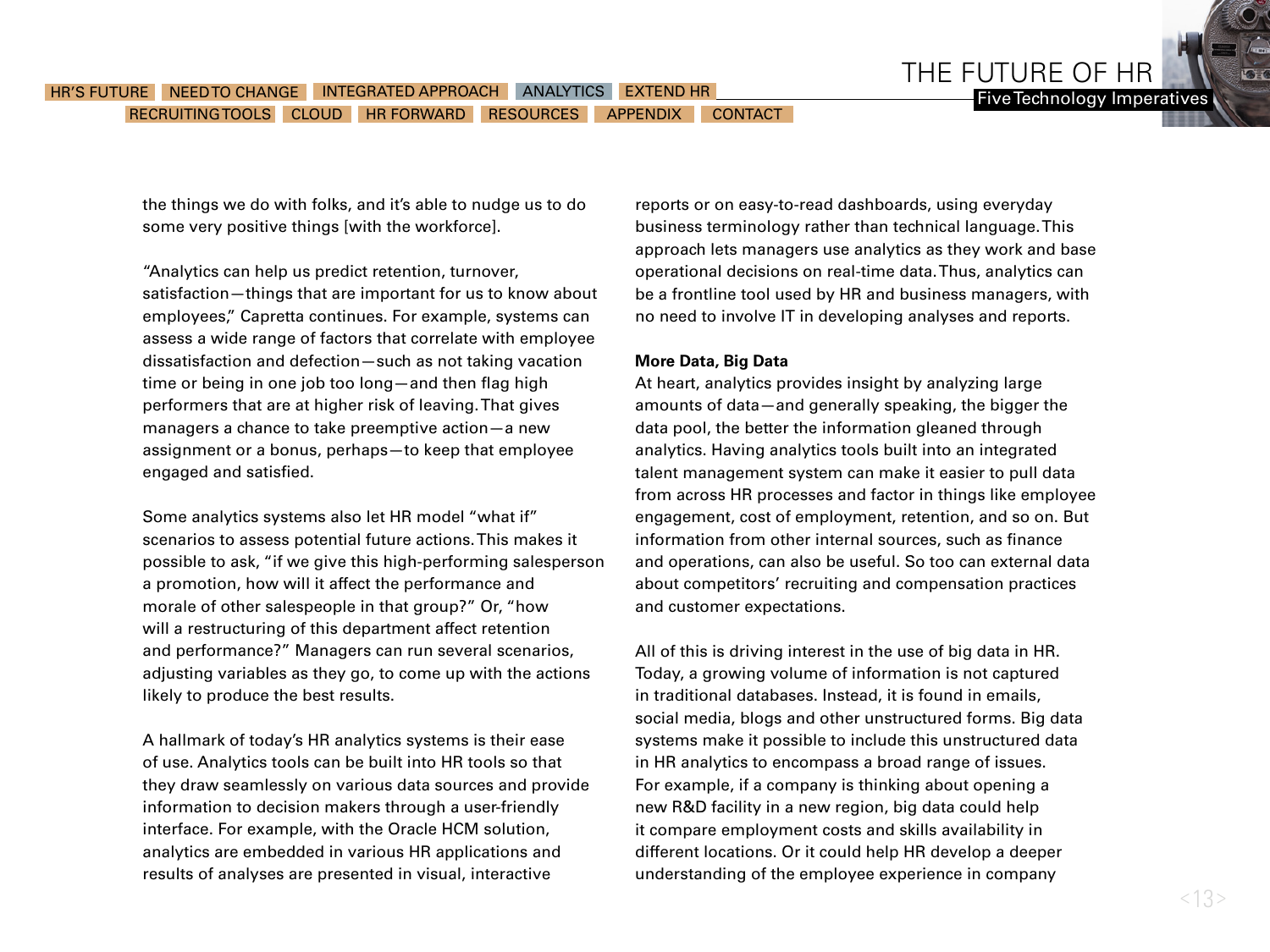### HR'S FUTURE [NEED TO CHANGE](#page-5-0) [INTEGRATED APPROACH](#page-7-0) ANALYTICS [EXTEND HR](#page-14-0) NAMES AND THE TIME TO TEChnology Imperatives [RECRUITING TOOLS](#page-17-0) [CLOUD](#page-20-0) HR FORWARD [RESOURCES](#page-24-0) [APPENDIX](#page-25-0) [CONTACT](#page-28-0)

operations, and thus take targeted actions to increase employee satisfaction and productivity.

Overall, analytics technologies hold tremendous potential for HR—but many organizations are not taking full advantage of those technologies. According to researchers, only 13 percent of HR officers say they have the analytics and tools needed to drive their functions. For those that do pursue analytics, the effort is likely to be worthwhile. In a recent Oracle/Human Capital Institute survey, executives were asked which key metrics would be positively affected by having more robust talent insights: 58 percent said profitability and 60 percent said revenue per employee.

With analytics, HR can strengthen organizational performance and plan proactively rather than operate reactively. And perhaps most important, it can provide practical answers to the questions being asked by the business, and strengthen its role as a trusted advisor on how to best manage and deploy talent in alignment with organizational objectives.

In a recent study, 58 percent of executives said that having better insight into talent could improve profitability, and 60 percent said it could increase revenue per employee.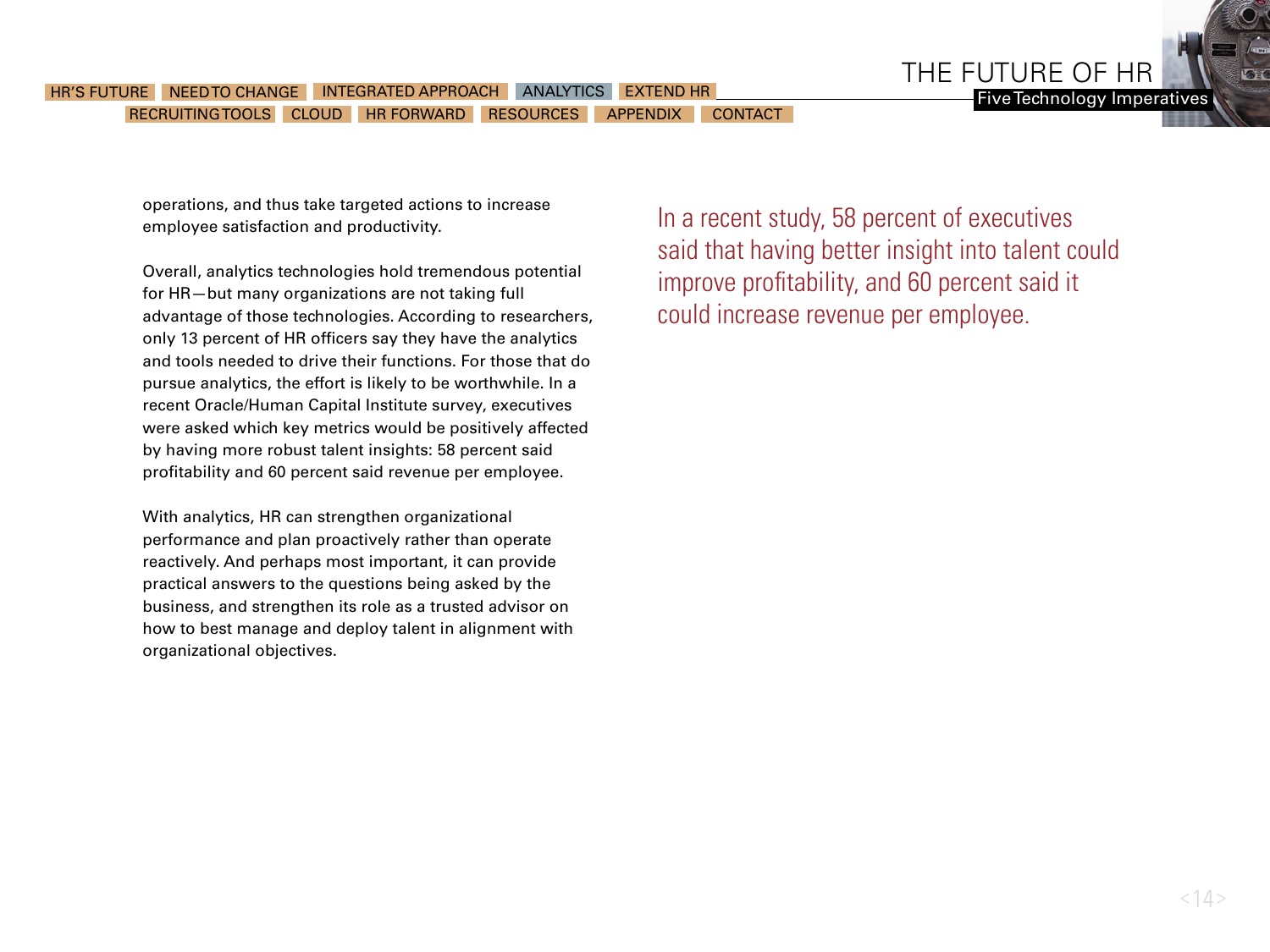THE FUTURE OF HR

## <span id="page-14-0"></span>Extend HR to the Workforce

**The** expectations of the workforce are changing in fundamental ways. In part, this stems from demographics, as younger millennial-generation employees make up more and more of the workforce. Globalization, too, brings new perspectives to the talent pool—as does the increased use of a virtual and extended workforce operating beyond the traditional corporate boundaries.

One of the biggest changes in employee expectations is in the area of technology. Social media and mobile devices are playing an ever-larger role in everyday life, and people have become accustomed to having easyto-use applications and 24/7 connectivity as they shop, bank and communicate. And more and more, they expect to have the same at work. Indeed, candidates will often weigh a company's use of mobile and social technologies and "bring your own device" policies when deciding where they want to work.

HR has an opportunity to leverage this trend, and use employees' comfort with consumer technologies to make HR tools more accessible and attractive. By using familiar interfaces and mobile and social tools, they can effectively "extend" HR processes out into the workforce—for the benefit of employees and the company alike.

### **From Home to Office**

The consumerization of workplace technology has emerged rapidly, and it is likely to continue. Mobile devices continue to proliferate, and individuals are using them for a growing range of functions in their

### By embracing the consumerization of technology, HR can make its applications and processes more relevant, practical and appealing to the workforce.

lives—and increasingly, on the job. Today, 61 percent of companies report that most of their employees use personal computing devices at work, and 54 percent say most employees use smartphones for basic work tasks, according to a recent study from Avanade, a business technology solutions and managed services provider firm. What's more, 71 percent report that they have changed at least one business process to adapt to this influx of mobile devices.

By embracing such trends, companies can make HR applications and processes more relevant, practical and appealing to a workforce that is on the move and has high expectations for technology. For example, HR selfservice applications have long been recognized as a cost-effective way to extend HR tools to the workforce. But adoption of those tools has not always been as high as companies hoped. "The question used to be, 'Can we get managers to do self-service?' The answer now is that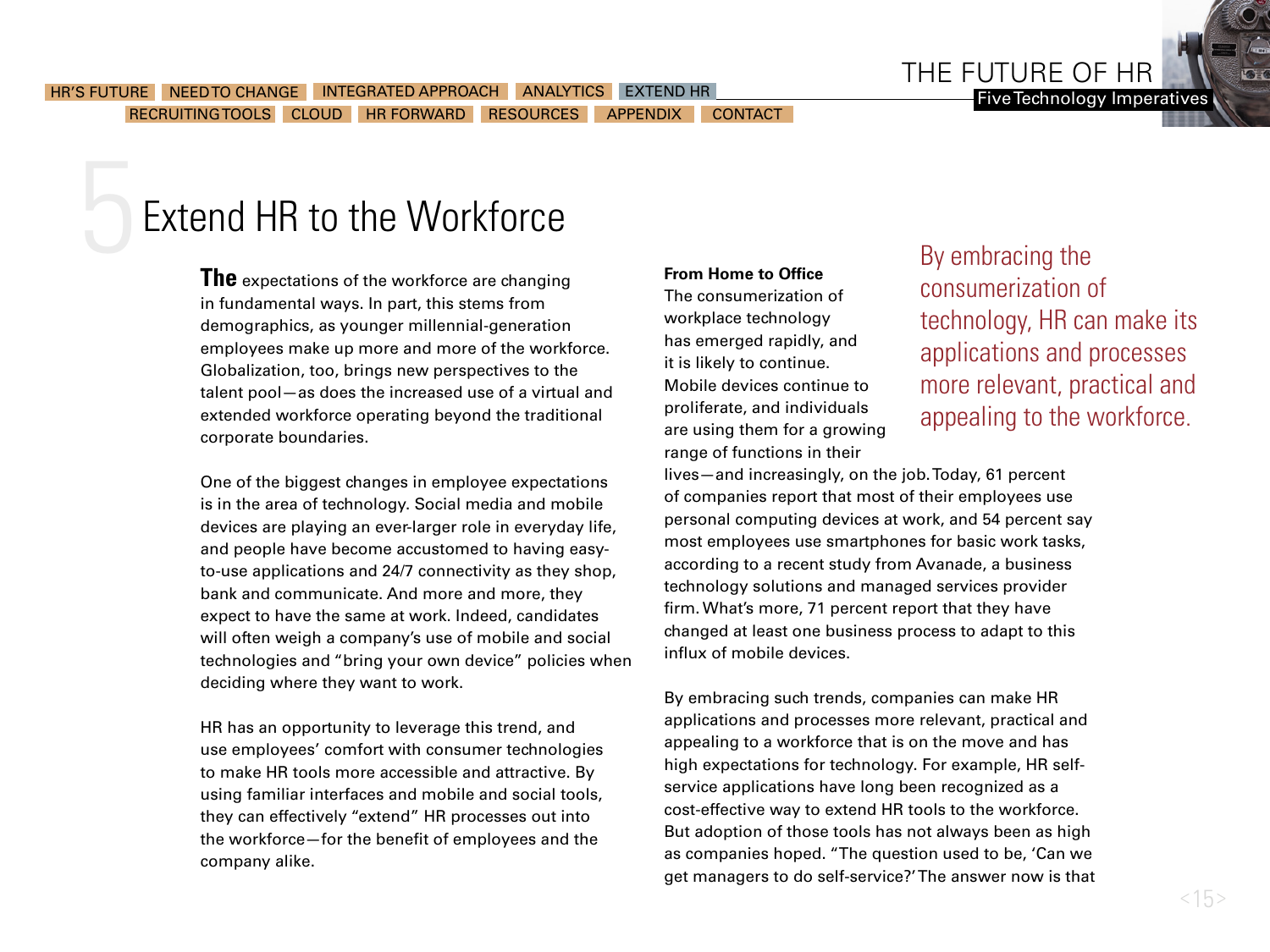

they probably would prefer to do self-service—if you give them something that's useable enough," says Accenture's David Gartside.

In other words, the problem is not that employees are uncomfortable with the self-service concept. In fact, they use online self service all the time for shopping and banking. The problem is that HR self-service tools have often been relatively cumbersome and time-consuming. In short, those tools have not always kept up with employee expectations.

Fortunately, some HR self-serve enterprise applications have become significantly more user-friendly—a development that Gartside calls "a gift from the technology world to HR" because it is helping to drive adoption of self-service tools. Oracle, for example, has invested heavily in developing simple, intuitive interfaces for its HR solutions. These "consumer grade" interfaces are tailored to specific roles in the organization, so that they deliver relevant, useful content to employees and managers across devices, helping them to work more productively—and with increased engagement and satisfaction. This in turn helps foster the adoption of self-service tools, which reduces HR's workload and keeps costs down.

#### **Using Mobile and Social for Employee Collaboration**

Today, meeting the expectations of employees will naturally involve both mobile and social-media technologies. Mobile capabilities are now incorporated into some enterprise HR systems, making it possible to deliver HR applications to virtually any device on an anytime-anywhere basis—while keeping corporate data secure. That means that employees

### Key questions

In thinking about extending HR and Talent management to the workforce, HR executives should ask:

- Do our HR systems provide a "consumer grade" user experience that meets employee expectations?
- Do we provide mobile devices and HR tools to users and business managers—or even let them use their own devices for work?
- $\blacktriangleright$  Are we using social media networking internally to let our employees collaborate and communicate?
- Can we track internal social media activity to help improve our processes and performance?
- Can we leverage employee experience with consumer technologies to drive adoption of HR tools?

can manage their HR information from the office, the road or home. In addition, HR can more easily collaborate with business managers on talent-related processes such as succession planning, talent reviews and recruiting. And business executives can easily access intelligence about the workforce to support planning and decision making.

Meanwhile, HR can exploit social media to enable employees to connect with one another and share a range of information—such as documents, emails, presentations, spreadsheets, and recordings—in a consistent, safe environment. In essence, social media enables employees to communicate within a broad HR and business context, helping to build knowledge and enhance collaboration. To that end, Oracle software includes an internal social network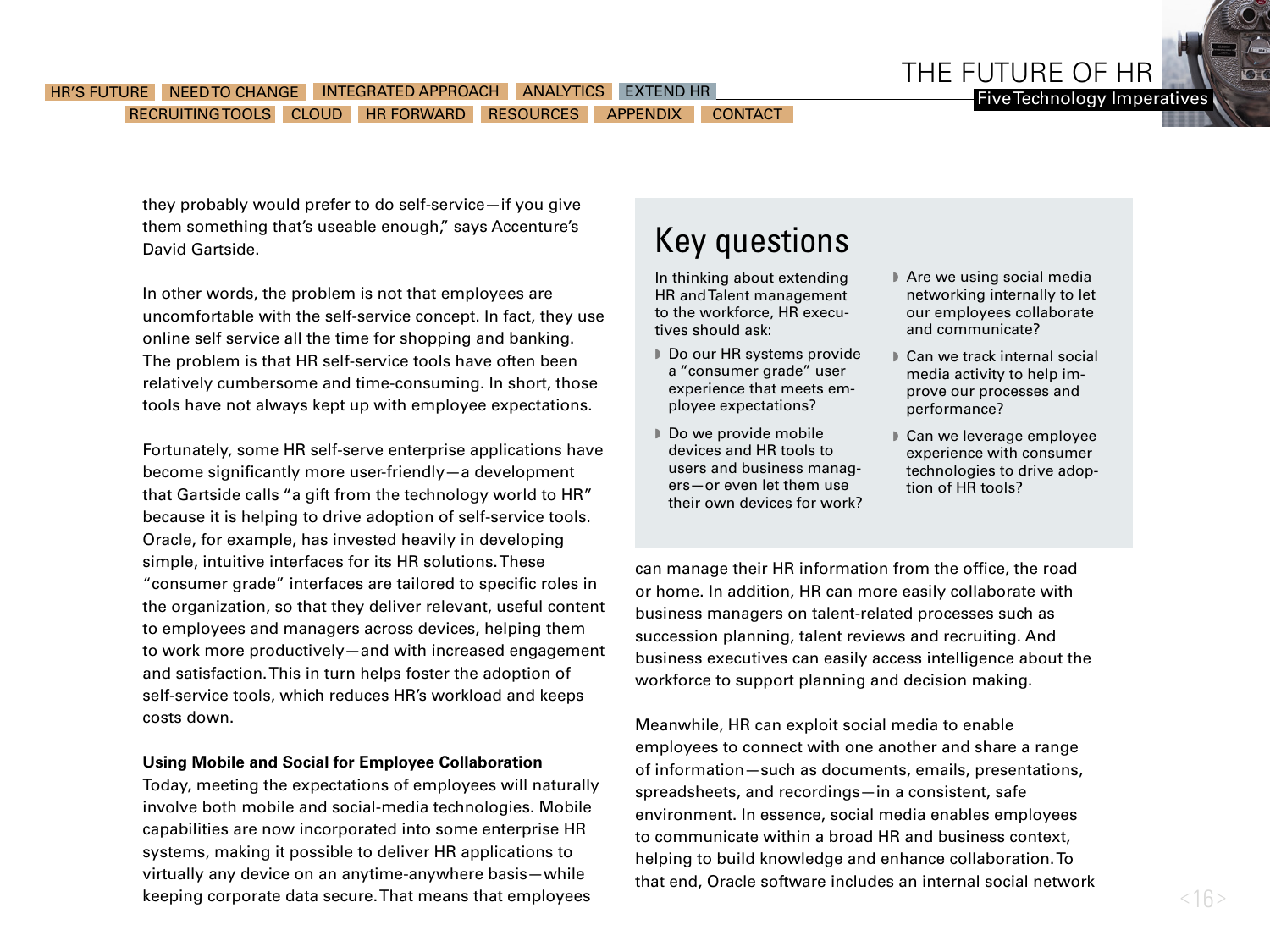that employees can use to communicate with each other, their managers and the company, as well as social tools that enable informal performance feedback and learning and help employees collaborate on business projects. At the same time, the data generated through these social interactions can be used to assess and improve HR processes such as sourcing, career management and learning.

Oracle also provides a social-media feature that lets employees create their own internal profile, much like they would on Facebook or LinkedIn. This profile cites their education, skills, experience and interests, and the information is validated by managers. This approach allows employees to "advertise" themselves for internal opportunities, and it enables others in the organization to locate employees with specific talents.

What's more, with the employee managing that information, HR avoids the traditional problem of out-of-date employee profiles. "This is so much more important now, because we have a workforce that moves around a great deal and has much less tenure and loyalty with any one employer," says Oracle's Cara Capretta. "People now have more varieties of experiences and skills, and it's important for the employer and managers to know about those." The talent profile also provides a core of accurate employee information that can feed into the overall integrated talent management process to inform talent reviews, learning plans, and so forth. (See Chapter 3, "Take an Integrated Approach to Talent Management.)

Using these various technologies, HR can extend its processes into the workforce, and put more of them into the hands of employees and business managers. This approach can have a number of benefits. It can help increase employee engagement, productivity and morale. It can foster increased team-building and collaboration across HR and with business managers. It can strengthen knowledgesharing and learning. And it can help employees and HR make the most of HR technology, which is key to achieving a significant return on the investments in that technology. Ultimately, the combination of enterprise HR tools and today's consumer-oriented technologies can help HR bring greater responsiveness and agility to the workforce qualities that will be key as the future unfolds.

THE FUTURE OF HR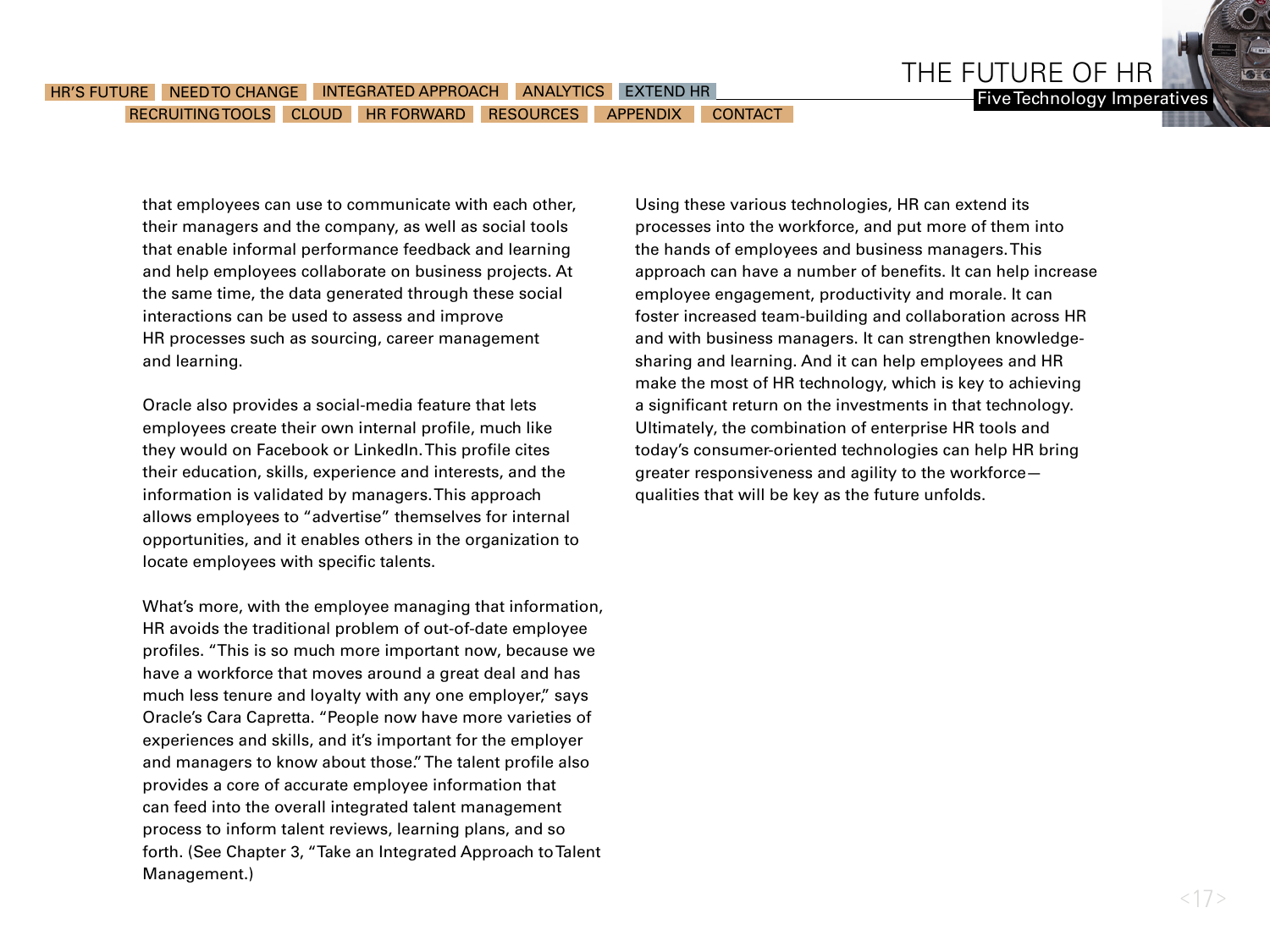THE FUTURE OF HR

## <span id="page-17-0"></span>Take Advantage of Advanced Recruiting Tools

**The** ability to find and attract the right talent has always been important, but today, recruiting is more critical than ever—and in some ways, more challenging.

Globally, there is growing demand for highly skilled workers, and companies often struggle to find the talent they need. As an Accenture report recently noted, 34 percent of employers worldwide are having difficulty filling open positions, and just 49 percent of surveyed workers said that they have all the skills required to perform in their current job.

That scarcity of skilled talent is further complicated by the increasingly dynamic nature of business, and the fact that companies need to access changing skill sets. Accenture researchers point out that "as the business environment continues changing at lightning speed, companies will need to constantly modify the mix of skills in their workforce as well as bring in new ones. This will make it harder for organizations to keep themselves stocked with the right skills, when and where they need them."

At the same time, technology is reshaping the talent marketplace and changing the fundamentals of recruiting. Vast amounts of information about talent are now out in the open and freely available, as candidates promote themselves on sites such as Facebook and

LinkedIn. Thus, a company and its competitors are likely to be looking at the same potential recruits at the same time.

In this environment, traditional recruiting methods are no longer enough. "Everybody has equal access to a lot of

HR can leverage the wealth of available talent-market information to proactively seek out talent, and work in a growing range of channels to find the right employees.

information," says Oracle's Cara Capretta. "So recruiting needs to be sophisticated and it needs take advantage of sophisticated recruiting tools." Today, such tools are making it possible to leverage the wealth of available talent-market information to proactively seek out talent, and work in a growing range of channels to find and hire the right employees—quickly and cost-effectively.

### **Insight and Automation**

The technology used to support recruiting has evolved a great deal in a relatively short time, and there are now a number of advanced recruiting tools that HR can draw on to optimize and accelerate talent acquisition.

These tools often focus on helping HR make better use of the wealth of talent data that is available today. Some recruiting solutions offer advanced search, filtering, screening and assessment capabilities that let recruiters quickly sift through massive numbers of applications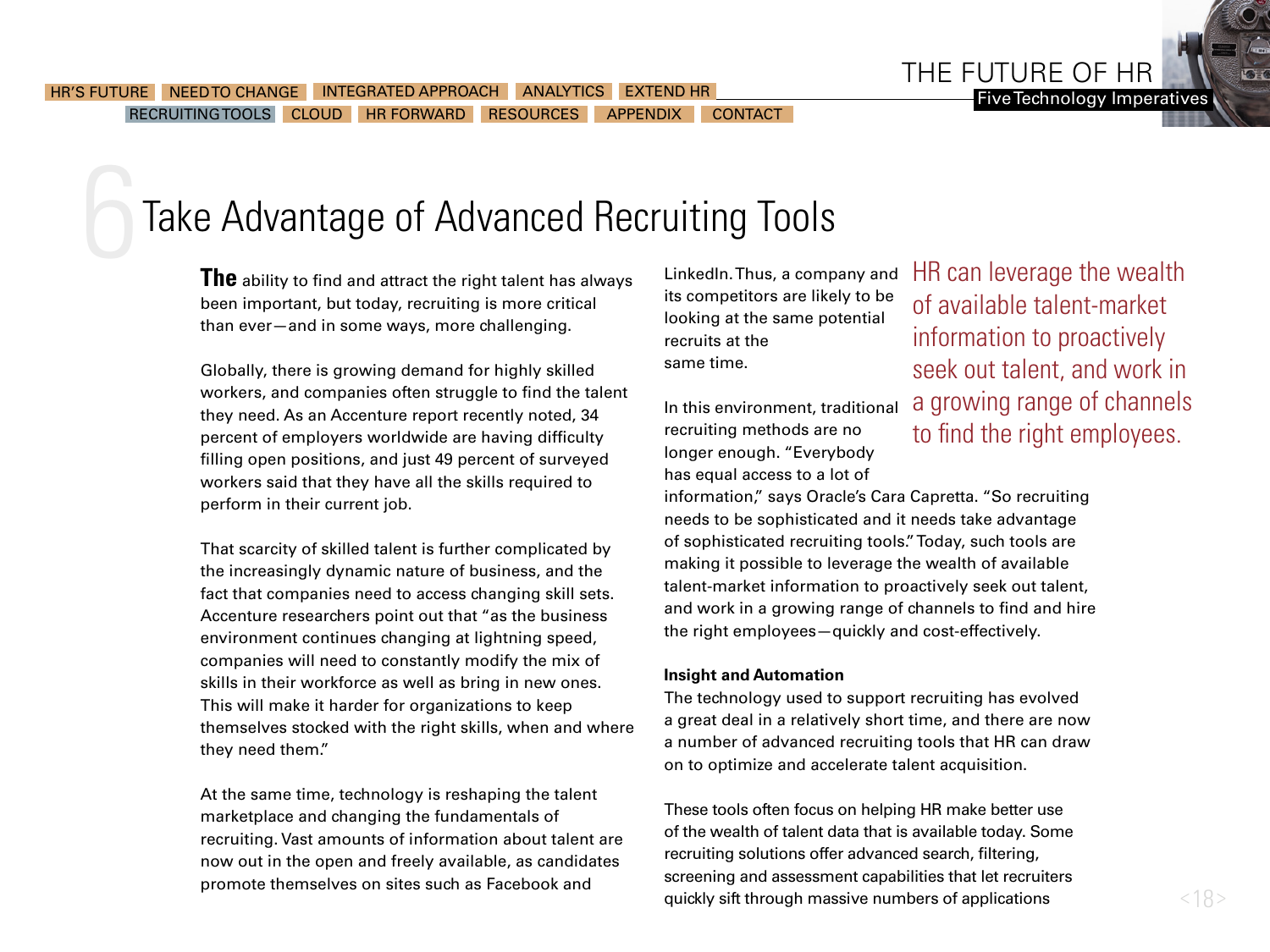

to find the relative few candidates who are a good fit for a position. With recruiting systems that are integrated into overall talent management systems, HR can also draw on data about high-performing employees to create profiles that let recruiters look for candidates with similar traits. And with easy access to information about key competencies, posthiring performance and retention, the recruiting function can have the performance feedback needed to keep improving its processes.

Today's technology also lets HR benefit from an increased focus on automation in recruiting. Some solutions can automate many key aspects of recruiting campaigns. Oracle software, for example, uses business intelligence-driven automation to help HR professionals manage recruiting and prioritize and schedule the automatic posting of jobs. It also provides comprehensive dashboards and reporting so that recruiters can keep close track of those automated efforts. Such automation can be especially useful when dealing with the large workloads and complexities of global talent sourcing.

Technology also lets HR automate the end-to-end tracking of the recruiting process, capturing information about job listings, candidates and actions taken as candidates move through the process. This can provide more consistent information and reduce manual effort for recruiters. And it can provide the insight and documentation needed to ensure compliance with fair hiring and employment laws.

Altogether, the ability to automate more aspects of the recruiting process brings the same kind of benefits that automation brings to other processes: It takes out cost

### Key questions

In thinking about advanced recruiting tools, HR executives should ask:

- $\blacktriangleright$  Are we leveraging the growing amount of information available in the talent marketplace?
- $\blacktriangleright$  How quickly and effectively can our recruiters sift through candidate data to find high-value prospects?
- How can we improve our ability to use

social media to proactively reach and engage talent?

- How can we tap into our employees' connections to augment our recruiting efforts?
- Are we using technology to improve onboarding and drive engagement, productivity and retention?

and time, introduces greater accuracy, and frees up professionals to spend less time on routine tasks and more time on strategic issues.

#### **Leveraging Social Connections**

As sites such as Facebook and LinkedIn create vast new sources of information about talent, they are also opening up new avenues for finding and attracting that talent. Some solutions now provide capabilities designed to help HR recruit in social media channels—to post jobs, cull through information and track recruiting. Such tools can be effective, because so many individuals—including talented jobseekers—are using social media for hours every day. Social tools also enable companies to mine their community of "fans and followers"—people who are already engaged with the company—to find potential recruits.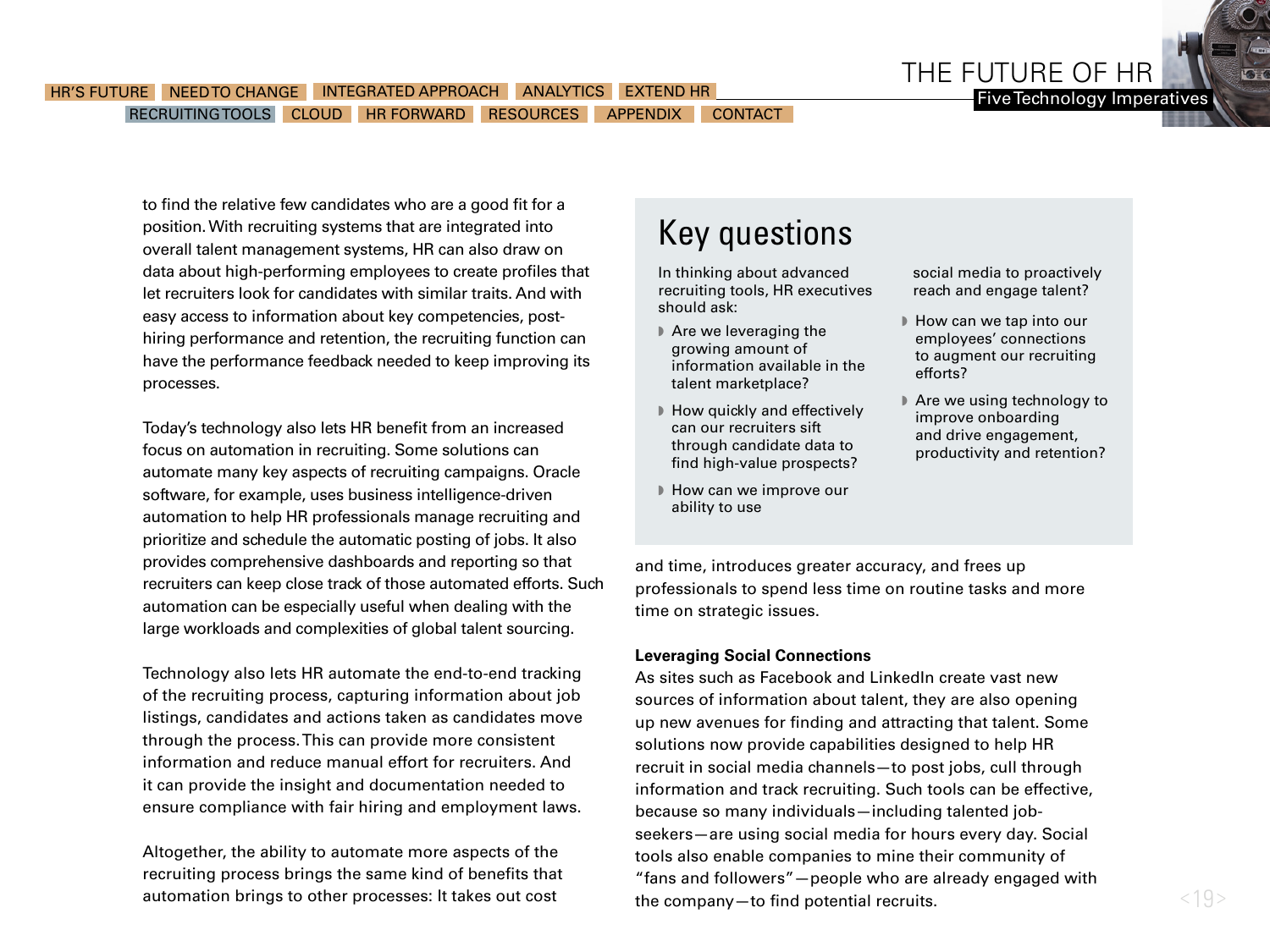In addition to managing postings and leads from established social channels, some solutions also enable HR to easily create its own social media-based career site, which acts as a focal point for communicating with candidates and handling applications in online recruiting, while helping to strengthen the company's brand as an employer. Similarly, HR can build online talent communities where potential candidates with shared interests can learn from and network with one another, as well as communicate with the company. This approach lets HR stay engaged with top candidates when there is not an immediate position for them, thereby enhancing the ability to quickly tap into this "on deck" talent pool as skills are needed.

In looking for more ways to reach skilled talent, it is important to involve existing employees in recruiting efforts. They typically understand the company's needs and culture, and are thus in an especially good position to refer people for open positions. With social technology, companies can help employees be more effective in the effort. For example, Oracle software provides a social employee-referral tool that lets employees easily participate in recruiting campaigns, and even track the progress of their referred contacts and get credit for their contributions.

Experience has shown that this kind of approach can pay off. For example, when a retailer implemented the Oracle social referral tool, the employee referral hire rate rose from about 20 percent to 32 percent, and 60 percent of the new hires for mid- to executive-level positions came through this channel. Overall, the employee efforts ended up being the equivalent of the work of four full-time recruiters.

THE FUTURE OF HR

#### **Completing the Process**

In looking at recruiting efforts, HR needs to follow through with an effective onboarding process that helps new hires succeed in their new roles. Here, technology can play a key role by helping the new employee ramp up quickly with targeted training and the ability to easily connect with the people and information needed to do the job. One approach to consider: Using a "new hire portal" that provides rich media content that introduces new employees to organizational culture, history and goals, and helps them become part of the organization.

Effective onboarding can decrease time-to-proficiency for new employees, helping them become more productive more quickly. It can also help companies retain those new employees. "People make a decision about whether or not they are going to stay with an employer within the first couple of weeks in a job," says Oracle's Cara Capretta. "So, the more you have your onboarding process together, the more quickly you engage that employee, and improve your chances of keeping them over the long run." And that in turn is key to getting the full benefits of the sophisticated approaches being enabled by today's recruiting technology—and strengthening HR's ability to access key skills in a changing business environment.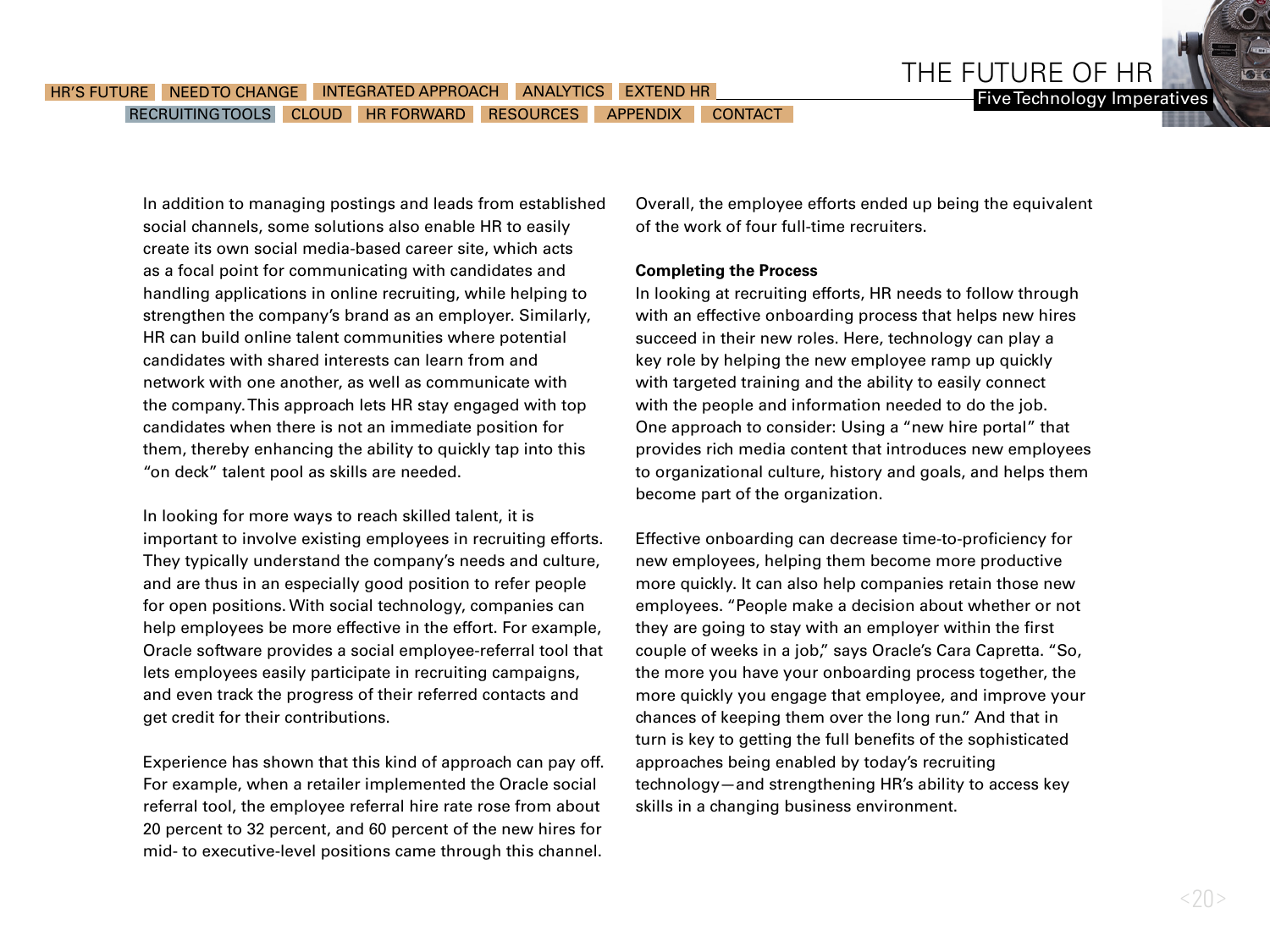## <span id="page-20-0"></span>Leverage the Cloud for Efficiency and Agility

**Cloud** computing has evolved quickly from being an innovative approach to IT to being a mainstream business technology. It is changing the way people and organizations work—and the HR department is no exception.

In essence, cloud-based solutions mean that HR can purchase software as a service (SaaS), rather than run and maintain it in-house. This approach began finding its way into HR as organizations, looking for broader functionality to keep up with their changing needs, adopted niche cloud-based applications to address specific areas such as performance management. That gave HR groups access to these emerging tools. But it also brought the challenges associated with fragmented, standalone systems, such as islands of data and processes that create inefficiency and ineffectiveness.

That disjointed approach is no longer necessary, however. The market has evolved to the point where some providers now offer comprehensive cloud-based solutions that encompass the full spectrum of integrated HR applications. As a result, HR can easily access the software capabilities it needs, and deliver them to business and HR users across locations and devices. The cloud is opening up new ways for HR to tap into the power of today's technology—and HR executives need to understand how to exploit it to benefit both HR and the business.

Cost-Effective Capabilities The cloud gives HR an alternative approach to accessing and using applications that can help address a number of key issues—starting with costs. It lets HR get up to speed with new technology without the need for upfront capital

Cloud technology can help HR be more flexible and responsive in support of the business—and HR executives need to learn how to exploit it.

expenditures for new software or hardware. In addition, pricing plans often provide both clarity and flexibility, with a pay-as-you-go approach. The Oracle HCM Cloud applications, for example, are offered through a monthly subscription based on the number of users accessing the various software modules. A cloud-based approach also reduces the need for operational expenses for inhouse application maintenance.

The cloud provides a cost-effective approach to technology in other ways, as well. Companies often turn to the cloud and SaaS for a better user experience. Vendors may provide easy-to-use, up-to-date user interfaces, and some deliver services based on the user's role, so that content is relevant and streamlined. In addition, cloud services can often be accessed on mobile devices, making them a good fit with on-themove employees. The improved user experience is more than just a nice-to-have feature. It can drive usage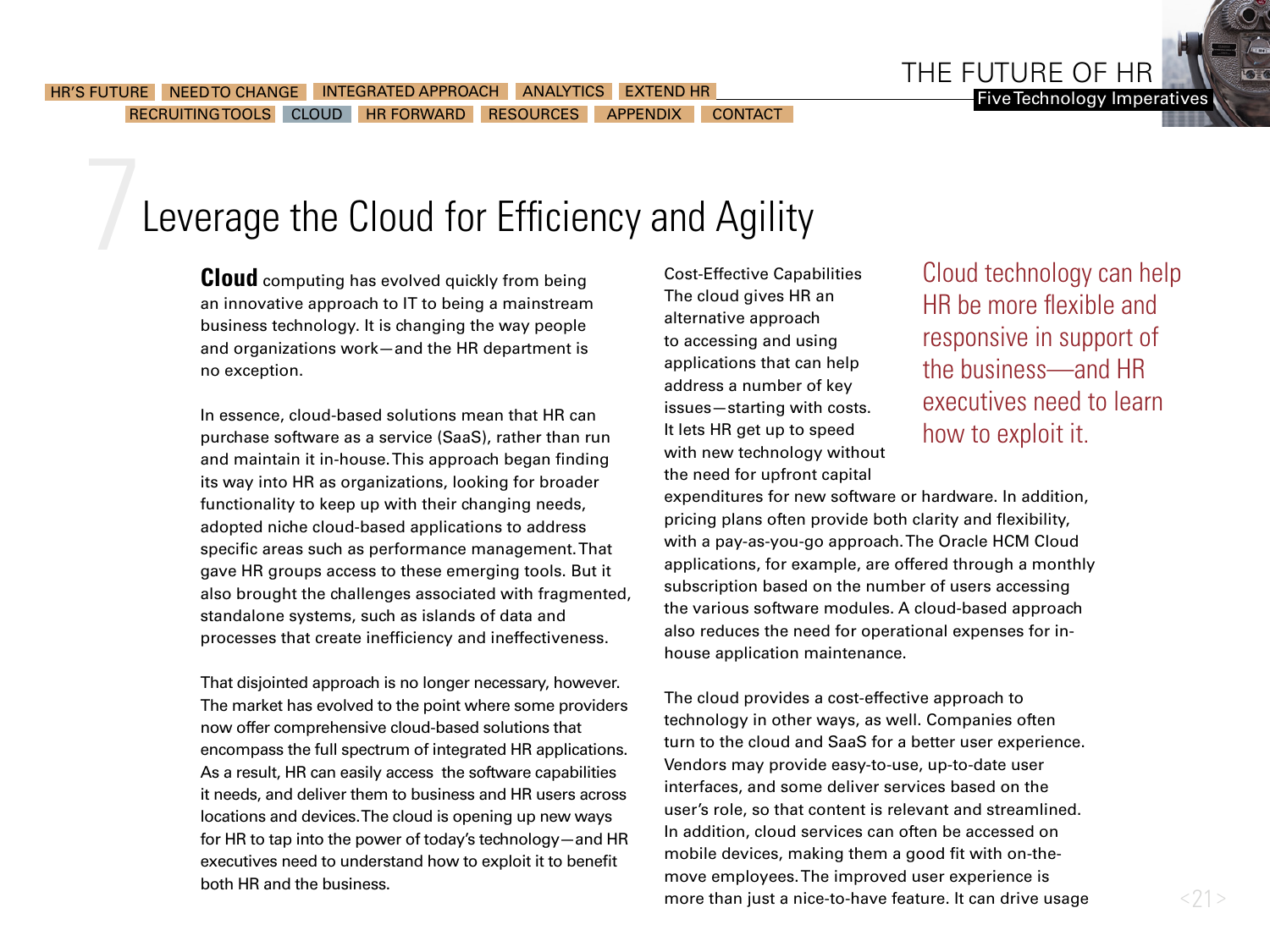

and adoption, which is key to getting the most business benefit out of technology. And it can enable a shift to more employee self-service and manager-controlled processes, helping to reduce the burden on—and the costs to—HR.

### **Enabling the Agile Business**

Perhaps more important, the cloud can do much to make HR more flexible and responsive in support of the business. "As the world becomes increasingly unpredictable, organizations that can adapt to changing business conditions will outperform the competition," Accenture Future of HR researchers note. "HR will reshape itself so that the function becomes the critical driver of agility."

Cloud-based HR applications can support agility in several ways. For example, the cloud vendor is usually in position to refresh technology more frequently, compared to inhouse IT staff. With traditional on-premises technology, an application is typically upgraded every two to three years. With the cloud, on the other hand, "the vendor may provide three updates a year, plus patches," says Cara Capretta. And from HR's perspective, "those happen instantaneously, and you don't have to do all the planning and work to do the upgrade. That's a big change from the past."

In some cloud arrangements, HR can add new functions and applications on an as-needed basis. A company may want to use only recruiting tools, but later need to add, say, compensation or talent-review tools: That's a fairly simple change when a provider has a comprehensive set of HR capabilities. Over time, HR's choices from a cloud vendor

### Key questions

In thinking about leveraging the cloud, HR executives should ask:

- w What impact can the cloud and SaaS have on our capital and operational costs?
- How could we use improved access to evolving technology to enable business agility?
- $\blacksquare$  If we could be less dependent on IT when making change,

what would that mean to our ability to innovate and adopt new processes?

- $\blacksquare$  If we wanted to move to the cloud gradually, what areas and functions would we want to focus on first?
- How well do we understand the ins and outs of the cloud, and its potential for HR?

may also include newer emerging technologies, because the vendor is in the business of keeping up with technology and in a position to weave it into its cloud offerings. Altogether, these factors make it easier for HR to use technology to drive innovation and reshape itself into an enabler of business agility.

On another level, some cloud-based applications can be tailored by HR professionals and business people, without the need for IT specialists. With Oracle's cloud-based offerings, HR professionals can adjust the look, feel and behavior of differe nt screens, add new fields, run custom reports, modify standard reports and create new process flows. In short, HR can adapt the technology to changing circumstances quickly, without waiting for changes to work their way through IT—a level of flexibility and independence that is good for both HR and IT.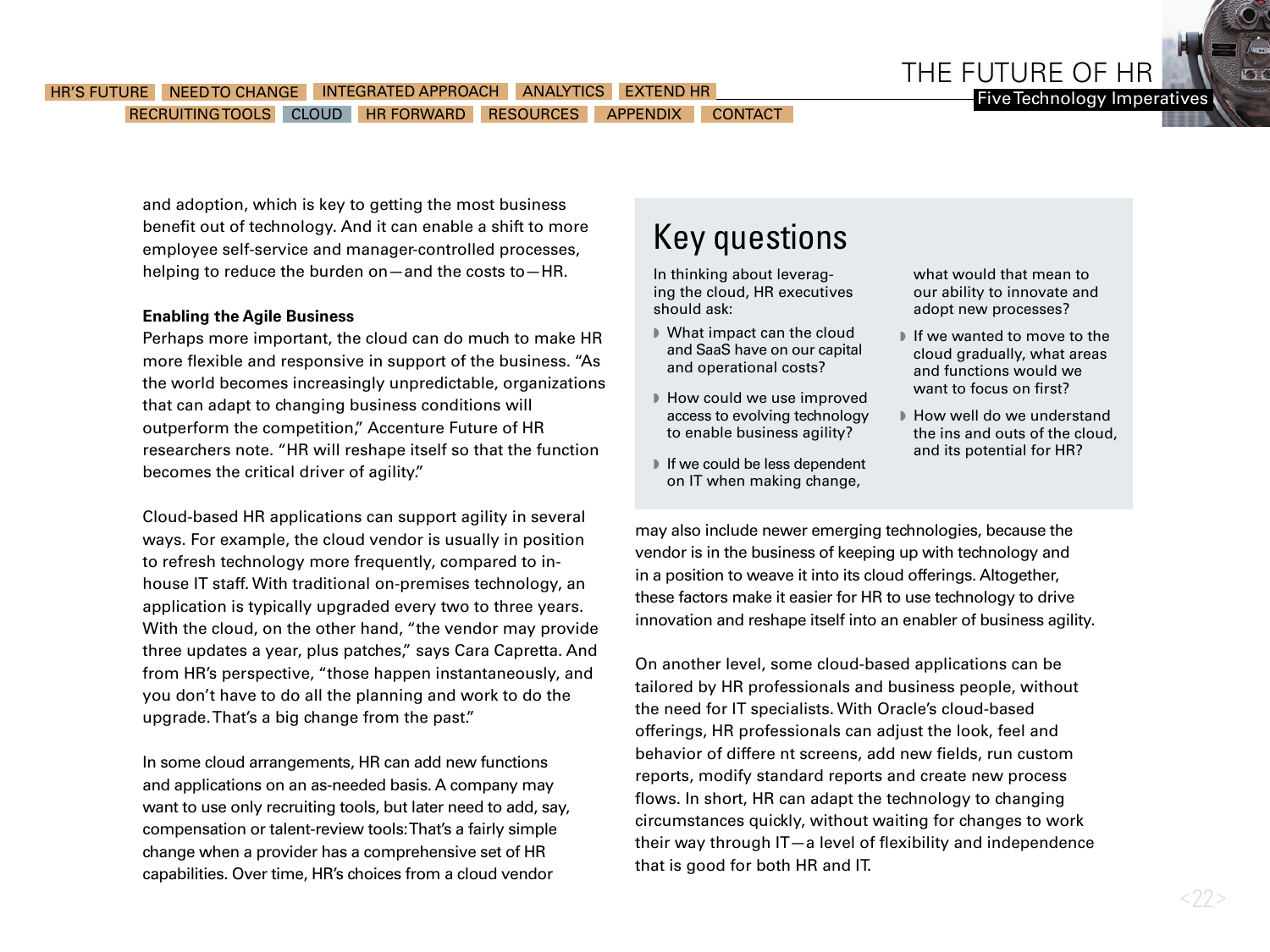#### **Cloud Considerations**

Today's cloud-computing and SaaS market provides a wide range of choices for HR, and executives will need to explore a number of factors to find the right fit for their organizations. These include operational considerations, such as whether the vendor provides the full range of applications and services needed by HR, and at what cost. Security, too, is critical: How will organizational data and business processes be kept safe, and will subcontractors be handling your data? Similarly, how does the service support legal and financial compliance across countries? And what measures are in place for disaster recovery and business continuity?

It's also important to recognize that the cloud does not need to be an "all or nothing" proposition. HR may want to move ahead gradually—to try the cloud approach in a certain region or begin with just a few processes. Some vendors make it possible to do so and move ahead incrementally. In some cases, HR organizations may want to leverage their investment in on-premise solutions—and here again, some vendors provide approaches that encompass and integrate in-house and cloud applications. In short, with today's technology, it is usually possible for HR to choose its own path to the cloud.

Finally, the cloud brings changes to the role of HR executives themselves. With the shift away from capital expenditures and toward SaaS, at least a portion of the purchasing

decisions shift away from IT and to HR. "HR becomes less dependent on IT in these technology decisions," says Capretta. "So HR needs to become more educated about the cloud—what the benefits are, what it means to HR's resources, what it means to their budget." That's a big change—and it gives HR more leeway in determining how it can best help the business compete.

THE FUTURE OF HR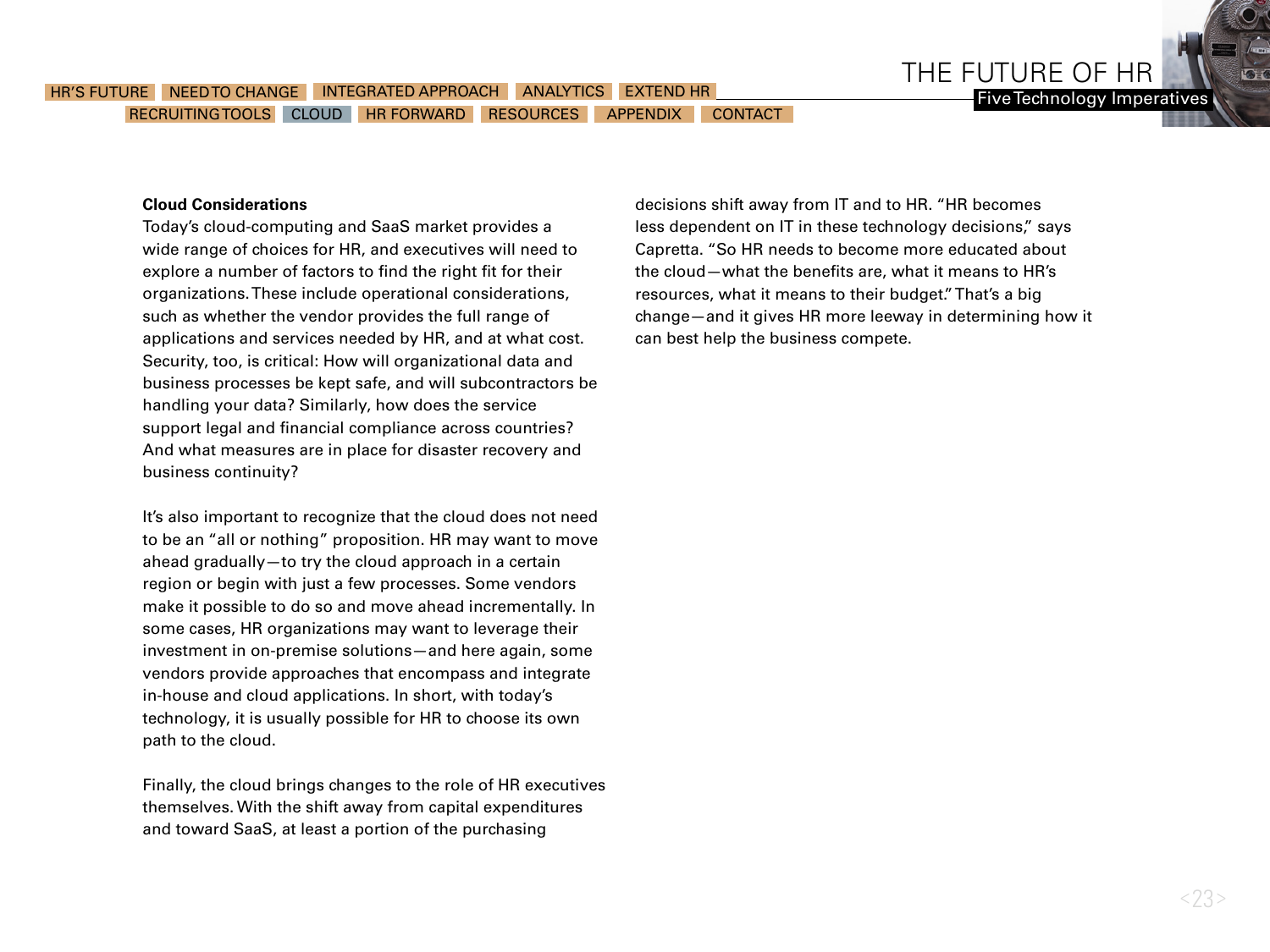# <span id="page-23-0"></span>Taking HR Forward

**In a** constantly changing world—and a business environment marked by "volatility, uncertainty, complexity and ambiguity"—technology will continue to play a growing role in HR's success. Already, it is helping HR to take a more holistic approach to simplifying workforce management; finding, developing and retaining the right talent; predicting workforce changes and issues; planning in alignment with company goals; and working strategically with senior executives.

Technology is opening new opportunities for HR: It can be an enabler of HR transformation and a driver of greater efficiency and effectiveness. It can also play an important role in letting HR get closer to the business. HR professionals often talk about HR getting a seat at the senior management table—but that's not always the real issue. "Most of the time HR has a seat at the table, but they're not using it," notes Accenture's David Gartside. "HR gets to keep the seat at the table when it has value to add, and insights that help the business." Technology helps HR deliver those insights.

At the same time, technology is not a panacea. Its effectiveness depends on designing, implementing and using it to meet a company's specific needs—and doing so requires a close relationship between HR and IT. "Historically, HR and IT haven't always worked well together

on some of these questions," says Gartside. "But we're now seeing the opportunity for HR to sit down with IT and say, "There is tremendous value to the company here. This is what we want to achieve. Let's work together to get there."

### "For the first time in HR, our profession is being told that we need to be a technology proponent."

THE FUTURE OF HR

To engage in that conversation, HR executives will need to have a solid grasp of the possibilities and limitations of technology, and be active participants in looking for opportunities to leverage it. "For the first time in HR, our profession is being told that we need to be a technology proponent. Technology is not just for the IT department anymore. It's for the HR professionals," says Oracle's Cara Capretta.

Senior management would agree, Capretta adds, pointing to the responses of some 5,000 line executives surveyed by the RBL Group, an HR strategic consulting firm. "They said that the most important thing that HR can do to add value to the business is to better understand technology, better push it, and use it to integrate the workforce to the business and get people performing better."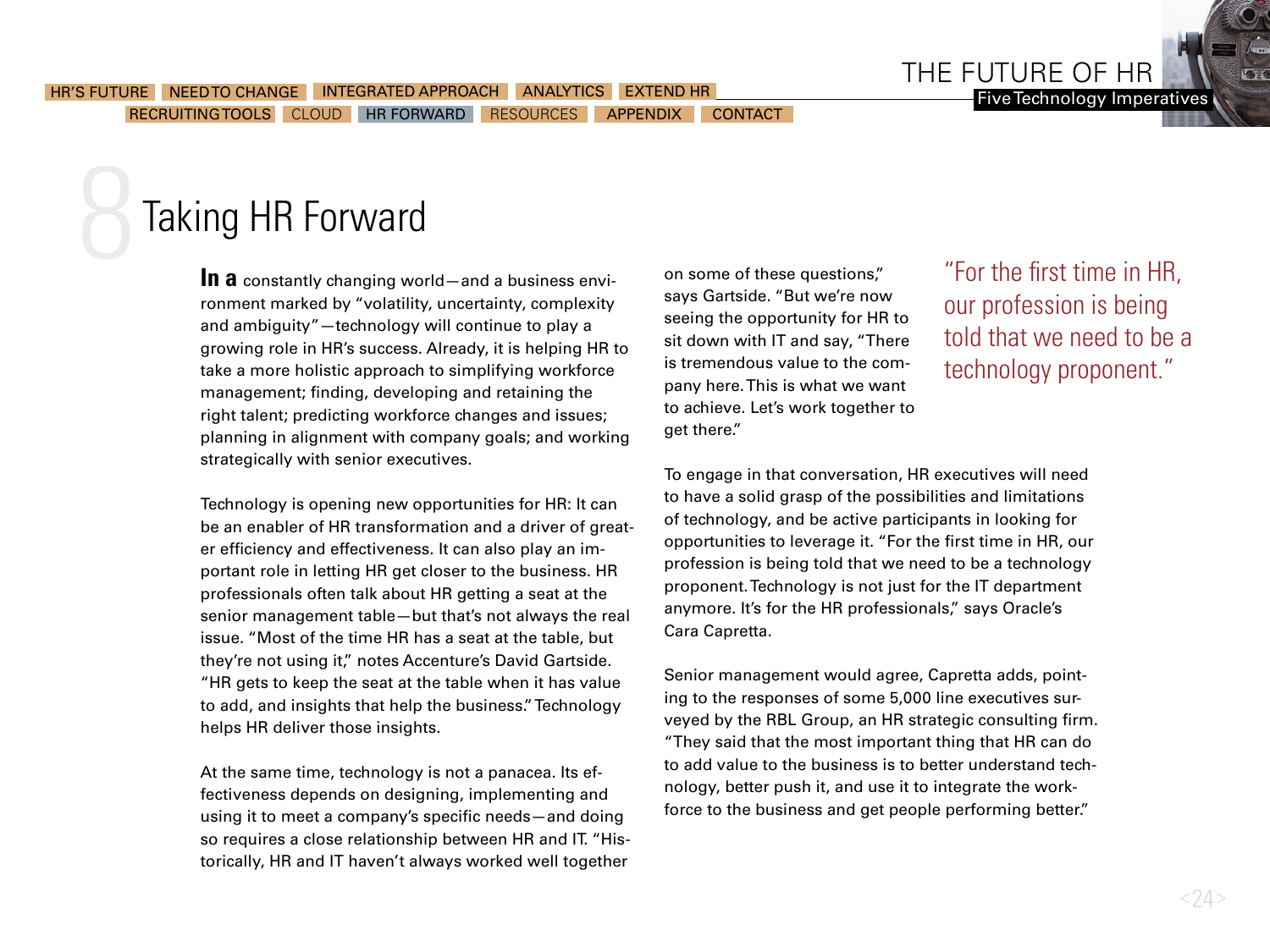

Five Technology Imperatives

<span id="page-24-0"></span>RECRUITING TOOLS CLOUD [HR FORWARD](#page-23-0) RESOURCES APPENDIX CONTACT

### HR's Future

**Whitepapers** [HR Executives Need to Think](http://www.forbes.com/sites/oracle/2013/12/05/bdussert_chro_think_like_the_cmo/)  [like the CMO](http://www.forbes.com/sites/oracle/2013/12/05/bdussert_chro_think_like_the_cmo/) 

[The Future of HR: Research Overview](http://www.accenture.com/SiteCollectionDocuments/PDF/Accenture-Future-of-HR-Overview.pdf)

Websites [The Future of HR, Accenture](http://www.accenture.com/us-en/Pages/insight-future-of-hr.aspx)  [research site](http://www.accenture.com/us-en/Pages/insight-future-of-hr.aspx)

Infographics [The Relationship between the](http://www.oracle.com/us/products/applications/relationship-csuite-hr-1868996.pdf)  [C-Suite and HR](http://www.oracle.com/us/products/applications/relationship-csuite-hr-1868996.pdf)

### How HR Needs To Change

**Whitepapers** [HR Should Hire "Scary" Data People](http://www.forbes.com/sites/oracle/2014/01/21/hr-should-hire-scary-data-people/)

[The Customer Within: How](http://www.forbes.com/sites/oracle/2013/09/11/the-customer-within-how-employee-experience-is-hrs-competitive-differentiator/)  ['Employee Experience' Is HR's](http://www.forbes.com/sites/oracle/2013/09/11/the-customer-within-how-employee-experience-is-hrs-competitive-differentiator/)  [Competitive Differentiator](http://www.forbes.com/sites/oracle/2013/09/11/the-customer-within-how-employee-experience-is-hrs-competitive-differentiator/)

Videos [Change in the Business of HR](http://medianetwork.oracle.com/video/player/1428233422001) 

[Game Changing HR](http://www.youtube.com/watch?v=SeWLZx4YQdo&feature=player_embedded)

Infographics [A New Day: Taking HR from Chaos](http://www.oracle.com/us/products/applications/human-capital-management/hcm-infographic-1915942.pdf)  [to Control](http://www.oracle.com/us/products/applications/human-capital-management/hcm-infographic-1915942.pdf)

### Take an Integrated Approach to Talent Management **Whitepapers** [Five Best Practices of Identifying](http://www.oracle.com/us/products/applications/talent-mgmt-potenital-leaders-2095829.pdf)  [Potential Leaders](http://www.oracle.com/us/products/applications/talent-mgmt-potenital-leaders-2095829.pdf)

[Three Steps to Linking Business](http://www.oracle.com/us/products/applications/talent-mgmt-integrated-approach-2095828.pdf)  [to Talent](http://www.oracle.com/us/products/applications/talent-mgmt-integrated-approach-2095828.pdf)

[Trends Reshaping the Future of HR:](http://www.accenture.com/us-en/Pages/insight-future-of-hr-trends-reshaping-workforce-one.aspx)  [Managing Your People as a Workforce](http://www.accenture.com/us-en/Pages/insight-future-of-hr-trends-reshaping-workforce-one.aspx)  [of One](http://www.accenture.com/us-en/Pages/insight-future-of-hr-trends-reshaping-workforce-one.aspx)

Book [Workforce of One: Revolutionizing](http://www.accenture.com/us-en/Pages/insight-talent-management-customization.aspx)  [Talent Management through](http://www.accenture.com/us-en/Pages/insight-talent-management-customization.aspx)  **[Customization](http://www.accenture.com/us-en/Pages/insight-talent-management-customization.aspx)** 

Infographic [The Business Impact of Talent](http://www.oracle-downloads.com/talent_intelligence/)  [Intelligence](http://www.oracle-downloads.com/talent_intelligence/)

Videos [Insights into Integrated](http://medianetwork.oracle.com/video/player/2163253242001)  [Talent Management](http://medianetwork.oracle.com/video/player/2163253242001)

[A Step by Step Plan for Implementing](https://www.youtube.com/watch?v=WYkT3oqOpFI)  [World Class Talent Management](https://www.youtube.com/watch?v=WYkT3oqOpFI)

[Talent Scarcity: The New Reality](http://www.youtube.com/watch?v=JjQKQXmsJzU)

Case Studies [Oracle Helps North Shore LIJ Align](http://link.brightcove.com/services/player/bcpid62612523001?bctid=1861021713001)  [Talent Goals with the Business](http://link.brightcove.com/services/player/bcpid62612523001?bctid=1861021713001)

### Use Analytics to Power HR Decision Making

**Whitepapers** [Talent analytics and big data – the](http://www.oracle.com/us/products/applications/human-capital-management/talent-analytics-and-big-data-2063584.pdf)  [challenge for HR](http://www.oracle.com/us/products/applications/human-capital-management/talent-analytics-and-big-data-2063584.pdf)

[Trends Reshaping the Future of HR:](http://www.accenture.com/SiteCollectionDocuments/PDF/Accenture-Trends-Reshaping-HR-Workforce-One.pdf)  [Managing Your People as a Workforce](http://www.accenture.com/SiteCollectionDocuments/PDF/Accenture-Trends-Reshaping-HR-Workforce-One.pdf)  [of One](http://www.accenture.com/SiteCollectionDocuments/PDF/Accenture-Trends-Reshaping-HR-Workforce-One.pdf)

[How well do you know your](http://www.accenture.com/us-en/outlook/Pages/outlook-journal-2013-how-well-do-you-know-your-workforce-analytics.aspx)  [workforce?](http://www.accenture.com/us-en/outlook/Pages/outlook-journal-2013-how-well-do-you-know-your-workforce-analytics.aspx)

Videos [Executive Insights: Mark Hurd,](http://www.youtube.com/watch?v=hJFh70x1I34)  [President, Oracle Corporation on](http://www.youtube.com/watch?v=hJFh70x1I34)  [How Data-Driven HR Decisions](http://www.youtube.com/watch?v=hJFh70x1I34)  [Maximize ROI](http://www.youtube.com/watch?v=hJFh70x1I34)

[Game Changing HR: A Look at](http://medianetwork.oracle.com/video/player/1428275356001)  [Business Intelligence:](http://medianetwork.oracle.com/video/player/1428275356001)

### Extend HR and Talent Management to the Workforce **Whitepapers** [Social in the Oracle HCM Cloud](http://www.oracle.com/us/products/applications/fusion/oraclesocialcloud-2020907.pdf)

Videos [A Look at Social Networking and HR](http://medianetwork.oracle.com/video/player/1452911485001)

Case Studies [Newfield Exploration and Oracle](http://player.vimeo.com/video/74857035)  [HCM Cloud Mobile](http://player.vimeo.com/video/74857035) 

[PCL Constructors Inc. Enable Mobile](http://www.youtube.com/watch?v=08inB9QzcOc)  [with Fusion HCM](http://www.youtube.com/watch?v=08inB9QzcOc)

Take Advantage of Advanced Recruiting Tools **Whitepapers** [Social Recruiting for Dummies](http://www.oracle.com/goto/social_recruiting/)

[Trends Reshaping the Future of HR:](http://www.accenture.com/us-en/Pages/insight-future-of-hr-trends-reshaping-skills.aspx)  [Tapping Skills Anywhere, Anytime](http://www.accenture.com/us-en/Pages/insight-future-of-hr-trends-reshaping-skills.aspx) 

[Do you have the skills to compete?](http://www.accenture.com/us-en/outlook/Pages/outlook-online-2013-do-you-have-the-skills-to-compete.aspx) 

Infographics [Accenture 2013 Skills and](http://www.accenture.com/us-en/Pages/insight-accenture-2013-skills-employment-trends-survey-perspectives-on-training-infographic.aspx)  [Employment Trends Survey:](http://www.accenture.com/us-en/Pages/insight-accenture-2013-skills-employment-trends-survey-perspectives-on-training-infographic.aspx)  [Perspectives on Training](http://www.accenture.com/us-en/Pages/insight-accenture-2013-skills-employment-trends-survey-perspectives-on-training-infographic.aspx)

#### Videos [Pacific Northwest National Laboratory](http://medianetwork.oracle.com/video/player/2246201099001)  [Talks about Recruiting](http://medianetwork.oracle.com/video/player/2246201099001)

[Good Technology – Attracting Talent](http://link.brightcove.com/services/player/bcpid62612523001?bctid=2257983690001&playerType=single-social&size=c23) 

[Monsanto – Talent Acquisition](http://link.brightcove.com/services/player/bcpid62612523001?bctid=2257983688001&playerType=single-social&size=c23) 

[Zions Bancorporation – Talent](http://link.brightcove.com/services/player/bcpid62612523001?bctid=2257983691001&playerType=single-social&size=c23)  **[Recruiting](http://link.brightcove.com/services/player/bcpid62612523001?bctid=2257983691001&playerType=single-social&size=c23)** 

Case Studies [CSX Transportation – Successes](http://link.brightcove.com/services/player/bcpid62612523001?bctid=2257983726001&playerType=single-social&size=c23)

[Prescription Taleo: Medicine for](http://www.oracle.com/us/corporate/customers/customersearch/davita-taleo-case-study-1657075.html)  [DaVita's Recruiting Function](http://www.oracle.com/us/corporate/customers/customersearch/davita-taleo-case-study-1657075.html)

### Leverage the Cloud for Efficiency and Agility

**Whitepapers** [5 Reasons to Consider SaaS for](http://www.oracle.com/us/products/applications/hcm-saas-business-apps-2095965.pdf)  [your Business](http://www.oracle.com/us/products/applications/hcm-saas-business-apps-2095965.pdf)

[Executive Series: Accelerating](http://www.oracle.com/us/products/applications/fusion/cloud-application-brief-1851136.pdf)  [Innovation with Oracle Cloud](http://www.oracle.com/us/products/applications/fusion/cloud-application-brief-1851136.pdf)  **[Applications](http://www.oracle.com/us/products/applications/fusion/cloud-application-brief-1851136.pdf)** 

[Trends Reshaping the Future of HR:](http://www.accenture.com/us-en/Pages/insight-future-of-hr-trends-agile-organization.aspx)  [HR Drives the Agile Organization](http://www.accenture.com/us-en/Pages/insight-future-of-hr-trends-agile-organization.aspx)

Videos [What Cloud Can Do for HR](http://medianetwork.oracle.com/video/player/2246159946001) 

[Game Changing HR: A Look at Cloud](https://medianetwork.oracle.com/video/player/1428277520001)  [without Compromise](https://medianetwork.oracle.com/video/player/1428277520001) 

[Game Changing HR: A Look at](http://medianetwork.oracle.com/video/player/1432221224001)  **[Extensibility](http://medianetwork.oracle.com/video/player/1432221224001)**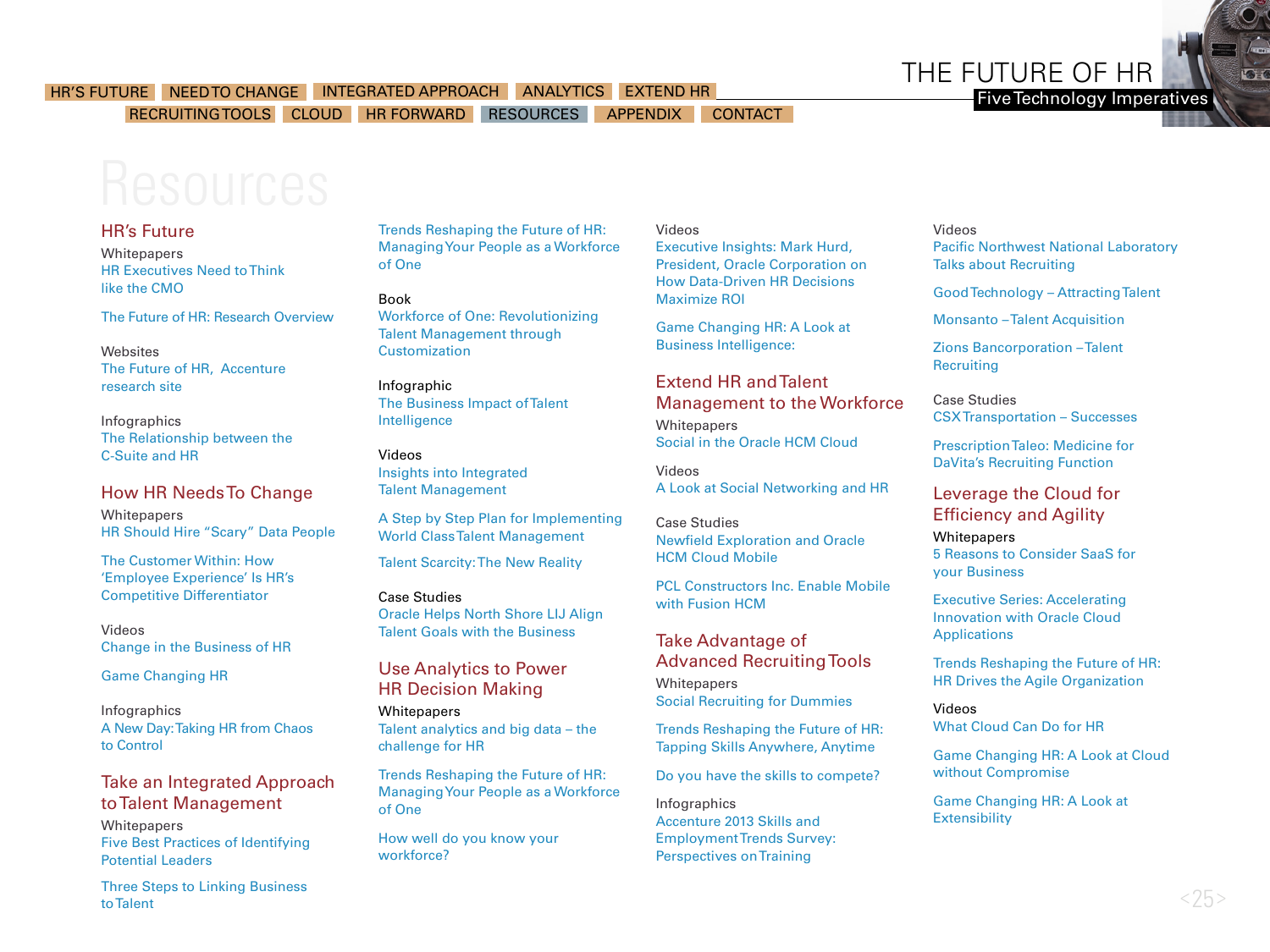### <span id="page-25-0"></span>HR'S FUTURE [NEED TO CHANGE](#page-5-0) [INTEGRATED APPROACH](#page-7-0) [ANALYTICS](#page-10-0) [EXTEND HR](#page-14-0) NAMES AND THE TIME TO THE TO CHANGE INTEGRATED APPROACH ANALYTICS EXTEND HR [RECRUITING TOOLS](#page-17-0) [CLOUD](#page-20-0) HR FORWARD [RESOURCES](#page-24-0) APPENDIX [CONTACT](#page-28-0)

### Appendix A: The Oracle Human Capital Management Cloud Solution

Oracle Human Capital Management (HCM) Cloud provides a complete cloud solution that enables HR organizations to differentiate their companies with the right talent and leverage recent changes around employee experience, data and analytics and consumer technologies to their advantage. It provides a global HR foundation that supports and enables the four key tenets of modern HR, helping organizations to be talent-centric, insightful, collaborative, and mobile and engaging.

### **Oracle HCM is designed to help HR:**

 $\blacktriangleright$  Find and retain the best talent, with end-to-end recruiting capabilities that include social sourcing and the ability to distill insights from big data; personalized training and integrated performance, goal and rewards management; and talent review and succession planning to build richer talent pipelines and mitigate talent risks.

■ Enable people and teams to work together, with built-in social tools that power collaboration across the workforce and beyond; an intuitive, Facebook-like interface that enables every employee to build a rich social profile; and critical search capabilities, workspaces and business intelligence that help employees find information.

**Give people the information they need to be effective, with** real-time transactional intelligence and hundreds of pre-built KPIs; predictive analytics to guide decisions; and the ability to perform HR performance benchmarking with big data.

THE FUTURE OF HR

**Ensure systems are accessible to everyone, with personalized,** easy-to-use mobile tools that work on any device; a single user experience and highly intuitive interface that requires virtually no training; and a global HR platform in the cloud that can provide access across locations and countries.

### **Oracle HCM Cloud encompasses:**

**D** Oracle Global Human Resources Cloud, a complete solution that minimizes operational costs and complexity, streamlines core HR processes to eliminate waste and increase staff productivity, and enables HR to respond quickly to evolving compensation and benefits requirements and support forwardlooking talent strategies. It provides end-to-end coverage of core HR, workforce management, workforce rewards, workforce optimization and workforce analytics. The solution's native social, mobile and analytical capabilities empower HR to deliver improved service to the business.

■ Oracle Talent Management Cloud, an integrated talent management solution that enables HR to recruit, nurture, and retain top talent. The solution encompasses the full range of talent management processes, from social sourcing, recruiting and onboarding to learning, goal and performance management, talent review and succession planning. And it provides HR with talent intelligence and social and mobile capabilities.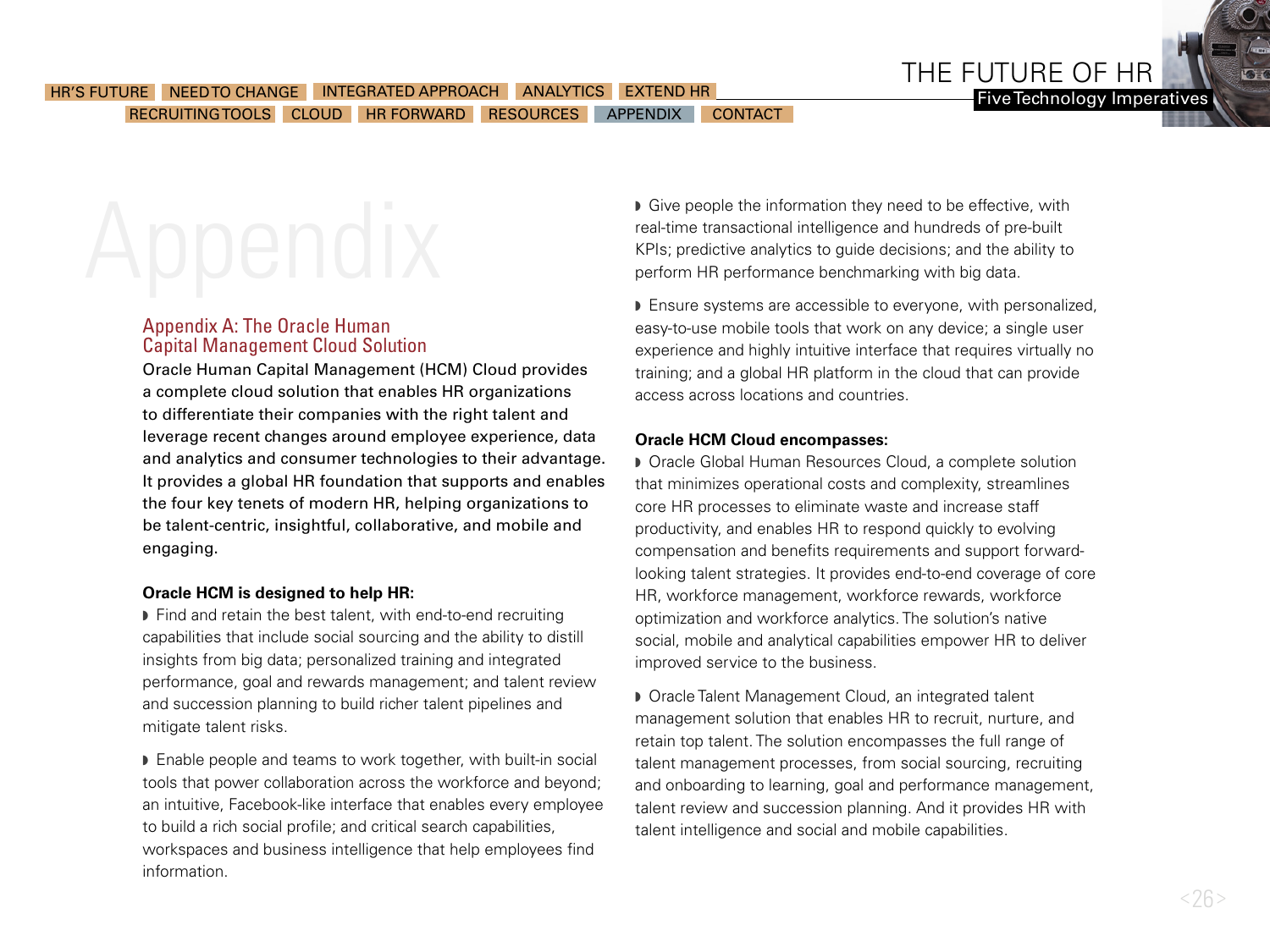THE FUTURE OF HR Five Technology Imperatives

### Appendix B: Accenture and Oracle Human Capital Management

Accenture Human Capital Management Cloud Solutions for Oracle help clients quickly ramp up the value of their HR systems and harness the potential of their organization's workforce. To help organizations, we offer a range of services, including:

**HR Assessment:** Our experienced team will help you evaluate your landscape and determine a specific direction for your Oracle HCM Cloud solution.

**FR Application Implementation:** Increase productivity, accelerate business performance and lower your cost of ownership by turning a maze of systems into an integrated HR platform when you move your HR systems to the Oracle HCM Cloud.

**Talent Management Implementation:** Use the Oracle Talent Management Cloud to source, r ecruit, develop and retain your most talented employees.

Accenture draws on a number of industrialized tools that can help increase speed to market and deliver business value faster:

**D** Oracle HCM Cloud Computing Accelerator: Explore which business applications support a possible migration to the cloud and which migrations would benefit your enterprise, and help identify the accompanying risks and opportunities.

**D** Oracle HCM Cloud Solution Factory: Our solution factory leverages Accenture's Global Delivery Network to help you deliver Oracle HCM Cloud solutions consistently and reliably.

**D** Oracle HCM Cloud Jumpstart Toolkit: We accelerate project phases, including conversion and integration activities, while leveraging Oracle's HCM Cloud tools and templates.

**D** Oracle HCM Global Deployment Accelerator: We help your global or enterprise Oracle HCM Cloud deployment to be consistent, while accounting for regional variations such as cultural approaches, regulatory issues and go-to-market channels.

Accenture brings a rapidly growing global team of professionals skilled in Oracle HCM Cloud and is a leader in completing large-scale HCM implementations. Accenture's extensive and demonstrated cloud/SaaS experience, including the completion of 250+ agile enterprise SaaS implementations with more than 100 clients—and we have launched approximately 1 million "seats" in the cloud overall. And with more than 10,000 experienced human capital practitioners and 20 years of HR/ IT experience, we have a track record of helping worldwide enterprises develop strategies, design and build solutions, and run operations.

#### **The Oracle and Accenture Alliance**

The Oracle and Accenture alliance dates back to 1991, and since then the relationship has continued to deepen and play a growing role at both companies. Accenture is the #1 Oracle systems integrator globally—a status maintained for more than a decade—delivering industry-leading solutions to clients around the world.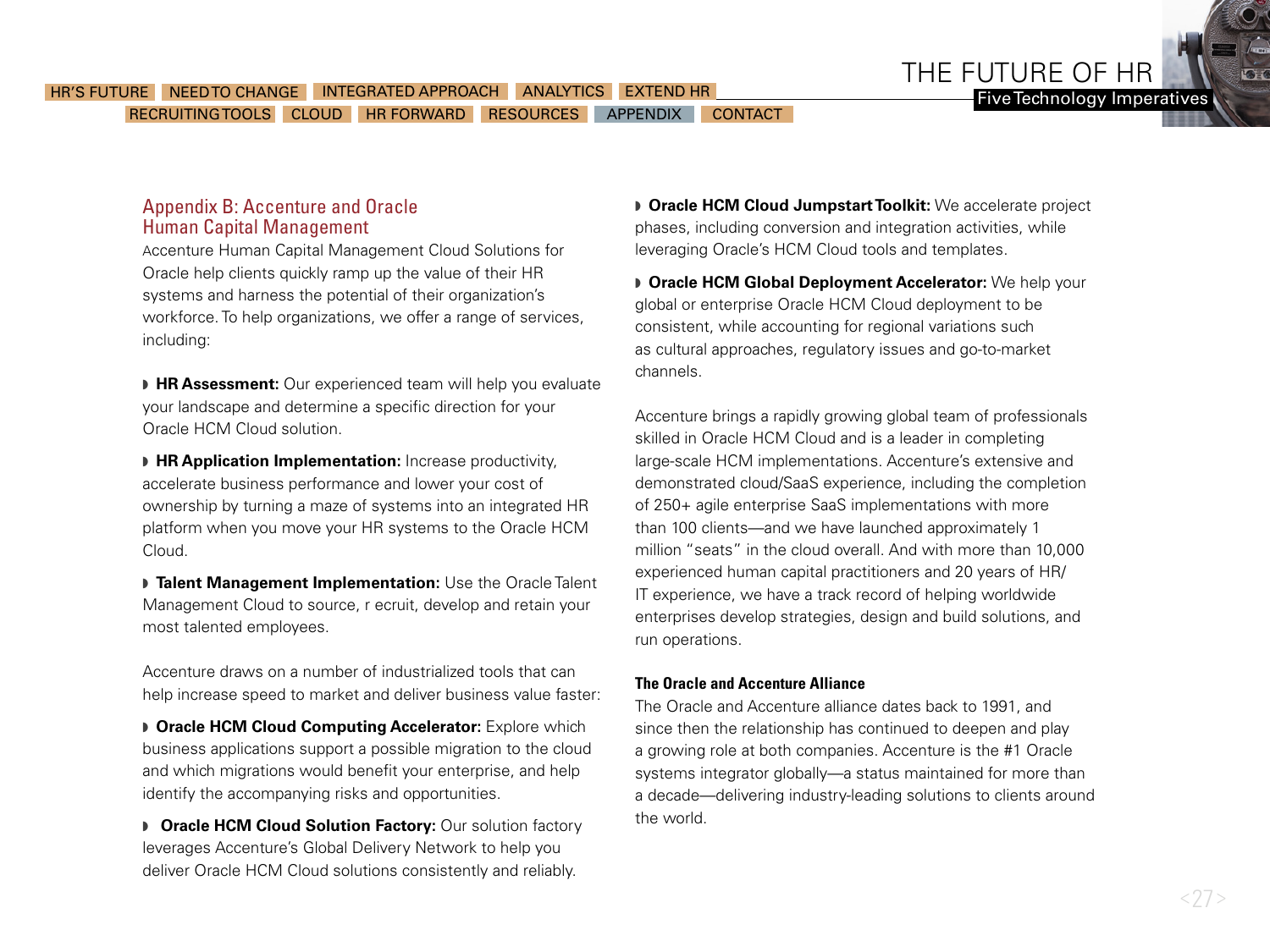

### RECRUITING TOOLS CLOUD [HR FORWARD](#page-23-0) [RESOURCES](#page-24-0) [APPENDIX](#page-25-0) [CONTACT](#page-28-0) HR'S FUTURE A [NEED TO CHANGE](#page-5-0) AND THE GRATED APPROACH AN ALYTICS [EXTEND HR](#page-14-0)

Accenture was the first systems integrator to become certified as a Diamond-level member of the Oracle PartnerNetwork (OPN)—the highest level available, and a significant milestone that recognized Accenture's depth and breadth of skills across the entire Oracle product suite.

Oracle and Accenture have formalized this alliance partnership with a unique master alliance agreement that helps Accenture access Oracle software and expertise and gain insight into Oracle product strategy, enabling Accenture to accelerate the development of software demonstrations and solutions. This agreement also makes it easier for the two companies to work together to serve customers by providing a framework for arranging blended teams, managing intellectual property and resolving issues. This approach has led to innovative joint solutions, effective teaming between Accenture and Oracle and superior customer delivery.

Accenture was also the first system integrator to have innovation centers located on Oracle campuses. These centers promote collaboration between Accenture, Oracle and joint customers. They provide an environment for testing new solutions, building proofs of concept and exploring the latest Oracle product releases and technology waves, and building pre-integrated, industry and functional solutions to deliver value faster and less expensively to our joint customers.

Five Technology Imperatives